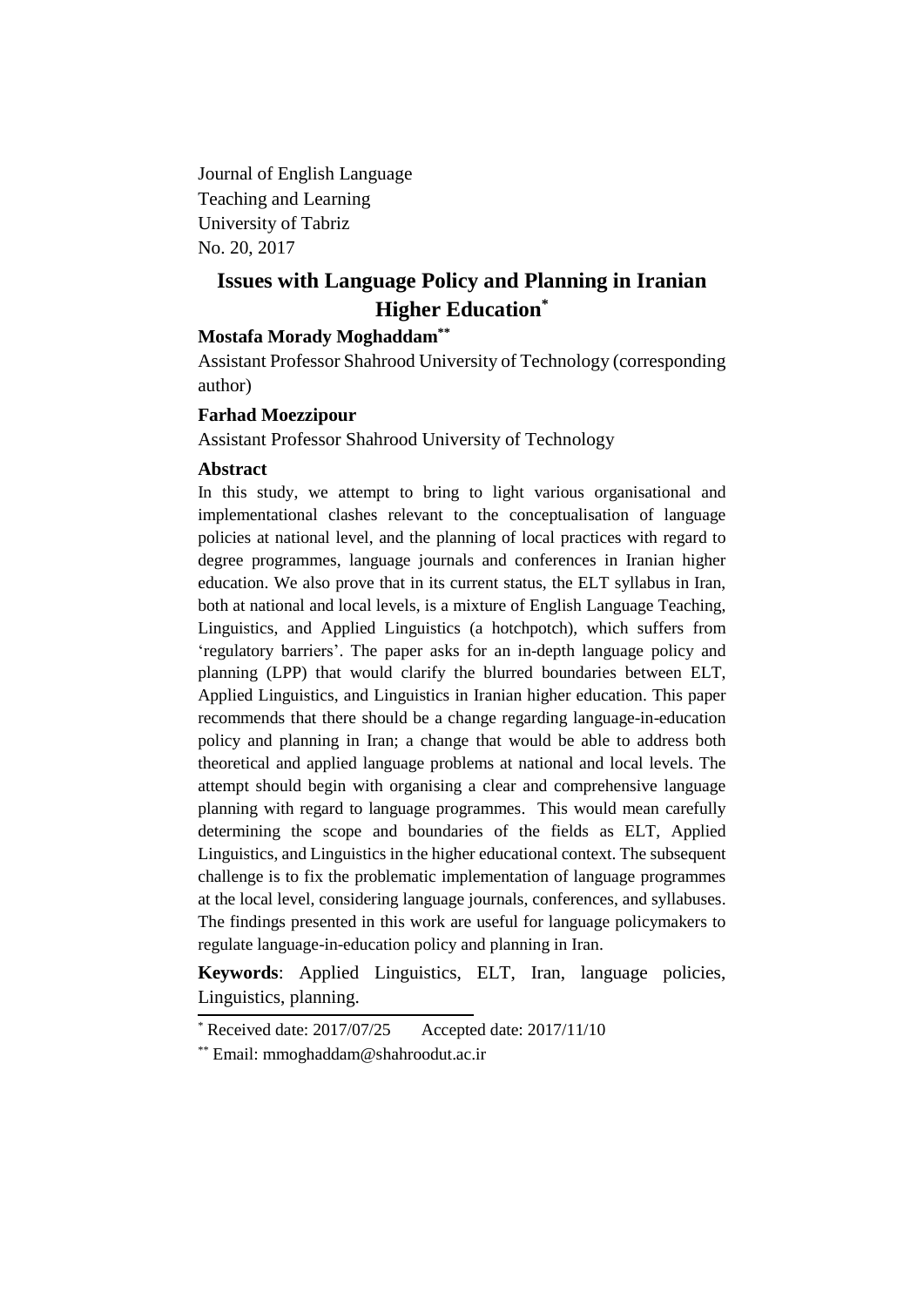#### **1. Introduction**

The field of language policy and planning (LPP) has had a Cinderella role in Iranian higher education context. The shortcomings of the national LPP on the one hand and the faulty implementation of language programmes at the local level on the other, have led to a subjective interpretation of language programmes, hence, resulting in subsequent unsolicited problems in different areas of language planning in Iran (Atai & Mazlum, 2013). The absence of a sound LPP has affected language programmes and events in Iran such as ESP courses, language teaching in the private and public sector, language courses in universities, and language journals and conferences, among others.

Language programmes are under the surveillance of the Ministry of Science, Research, and Technology of Iran (henceforth, The Ministry). The national language policies and planning are, therefore, assigned by The Ministry and implemented by local universities and institutes. Currently, there are five language programmes in Iranian universities. These are Linguistics, English Language Teaching (ELT)/Teaching English as a Foreign Language (TEFL), Translation Studies, English Literature, and Persian Language and Literature. The focus of this study is to deal specifically with policies and planning regarding the field of ELT/TEFL. Moreover, Linguistics and Applied Linguistics (AL) are also discussed in this paper because of the overlapping issues that exists among these three fields. The last three fields in the foregoing list (Translation Studies, English Literature, and Persian Language and Literature) are beyond the scope and objective of this research. The academic field of AL does not exist as such in Iran, although there are overlapping areas between ELT and AL. The scope and general policies and planning related to Linguistics and ELT/TEFL are determined by The Ministry. The definition of each programme, its syllabus and course materials to be covered are among the policies decided by The Ministry. The Ministry's policies and planning, therefore, influence local policies. However, as will be discussed later, there are serious problems with the way ELT/TEFL is defined and implemented. ELT is also compared with Linguistics and Applied Linguistics to provide a point of departure for further analysis.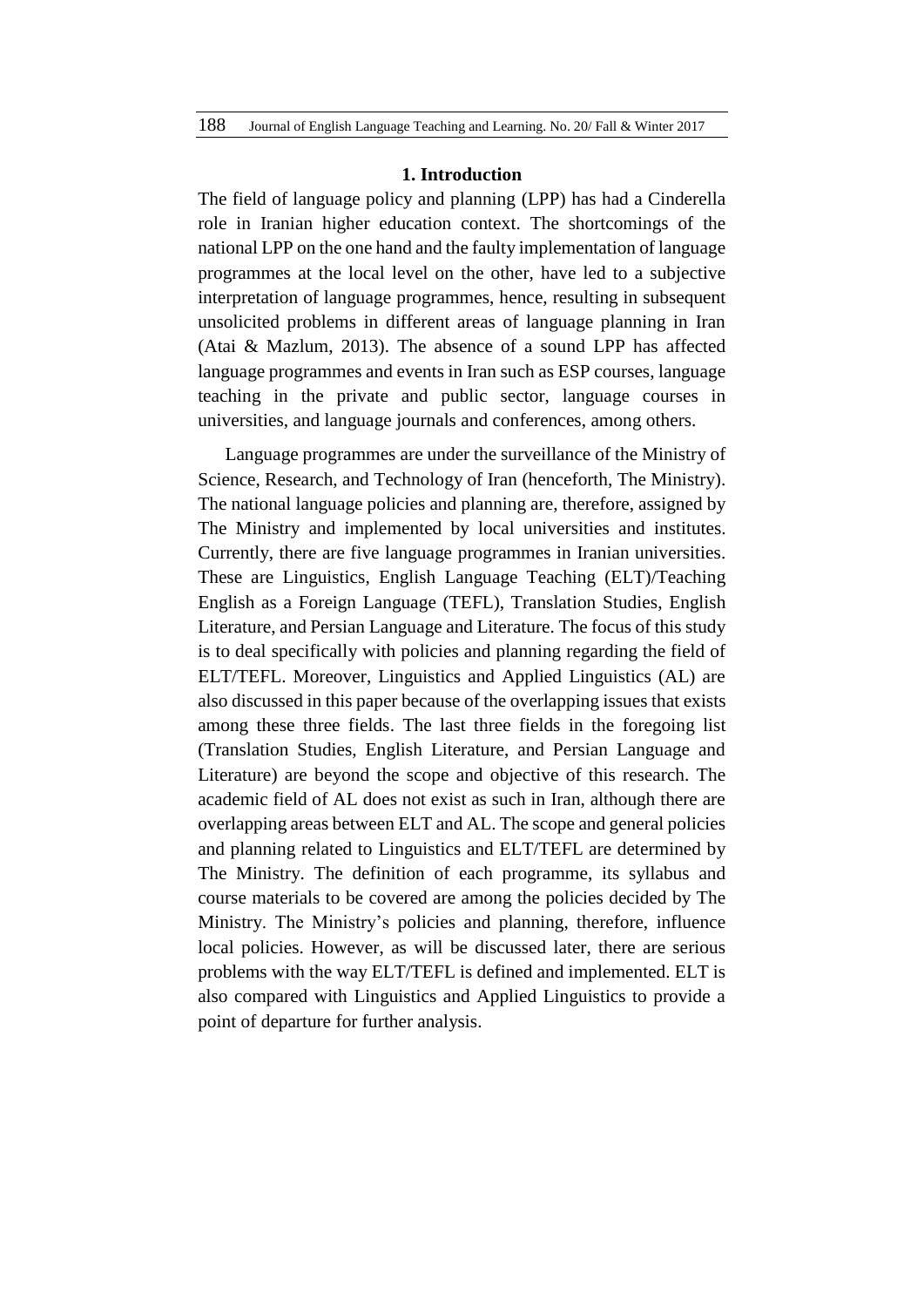Not only is the national LPP important, but the implementation of LPP within the local context has been an issue and in dire need of meticulous revisions (Farhady, Hezaveh, & Hedayati, 2010). Language planning—in areas such as conferences, journals, syllabuses, and even language teaching at private institutions— is among the main concerns and, thus, is closely dealt with in this study. We argue that there are serious complications in the implementation of language programmes in local contexts, such as the ones mentioned earlier in this paragraph. Many works have studied the Iranian LPP (Farhady, Hezaveh, & Hedayati, 2010; Marszałek-Kowalewska, 2011; Rezaei, Khatib, & Baleghizadeh, 2014) but few critical studies have been done on the clarification of boundaries among ELT, AL, and Linguistics in Iran and the way LPP is implemented by local universities and institutes. Investigations that focus on implementing practices of language programmes in local contexts have been largely ignored.

In section 2, the importance of language policies and the main events contributing to Iranian LPP are discussed in order to provide some background. The article goes on to elaborate on three language programmes in depth to make plain the distinction between ELT/TEFL, Linguistics, and AL (section 3). Following this, problems within the implementation of language programmes in local contexts are discussed with reference to language journals, conferences, and associations (section 4). In section 5, a summary of main findings is presented. Referring to areas of LPP that are ambiguous in the context of Iran, this current paper attempts to assist language policymakers by proposing a general view of the factors that need to be considered when designing LPP in Iranian context.

### **2. Language Policies in Iran**

Language is part of the identity and is a symbol of unity for societies. Language has been put in the spotlight by the authorities and used as a vehicle to maintain their control and sovereignty over the laymen. Significantly, LPP is affected by ideologies or systems of ideas masquerading through social, political, and religious ideas (Van Dijk, 2006). This system of ideas has been so strong that it has penetrated into almost all human activities, consciously or subconsciously. Foreign language learning and teaching have always been linked directly or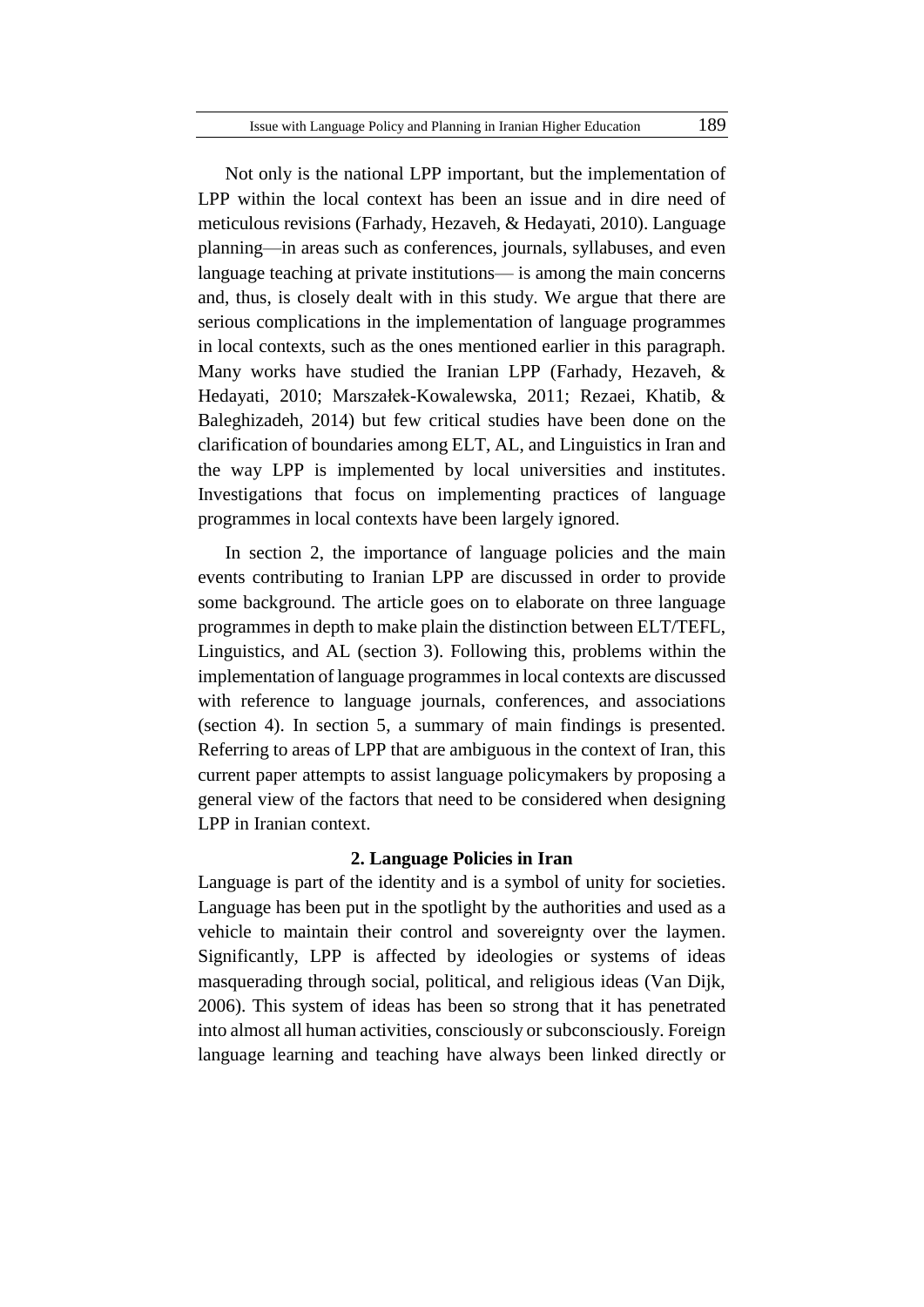indirectly to hegemonic practices (Tollefson, 2009) and this is the reason why most authorities focus on maintaining a strategic language policy. Regardless of the factors that can influence LPP in a particular country, LPP can be regarded as a 'double-edged sword'. As mentioned by Phillipson (2003), diversity can be both *negative* in that it leads to haphazardness and chaos, and *positive* in that it takes into account cultural, linguistic, and religious variations. In other words, Phillipson (2009, p. 346) argues that "[l]anguage policy is torn between top-down pressures to maintain the position of national languages, and bottom-up pressures to secure linguistic diversity and the implementation of language rights."

Political ideologies are strong predictors of language policies as they establish a link to either a purism or pluralism standpoint. On the one hand, the idea of imperialism or nationalism has led to a tough purist viewpoint while on the other, multilingualism and globalisation have directed policymakers towards international communication and the introduction of the lingua franca in their national curriculum. Language policies are linked with political ideologies and LPP can be seen as a strong tool to connect these two concepts. In the same vein, Blommaert (2009, p. 241) argues that "[l]anguage users have conceptions of language and language use: conceptions of 'quality,' value, status, norms, functions, ownership, and so forth. These conceptions guide the communicative behaviour of language users." In recent decades, the notion of 'soft war' has gained prominence by policymakers and government officials. The consequences of the 'soft war' have led to a more conservative attitude towards foreign language policies, especially in relation to the spread of English as the lingua franca. These ideologies and the possibility of the soft war threat have been a strong impetus for the countries to take action and to react against the introduction of foreign languages into their national curriculum. Evidently, based on these policies, language programmes shape a country's adjustments regarding LPP. However, if the policies are distanced from a *pragmatic* viewpoint, this would surely end in failure (the policies should be realistic, not ideal). The challenges and issues put forth in sections 3 and 4 show that the looseness in the national LPP has influenced the way policies are implemented in local contexts.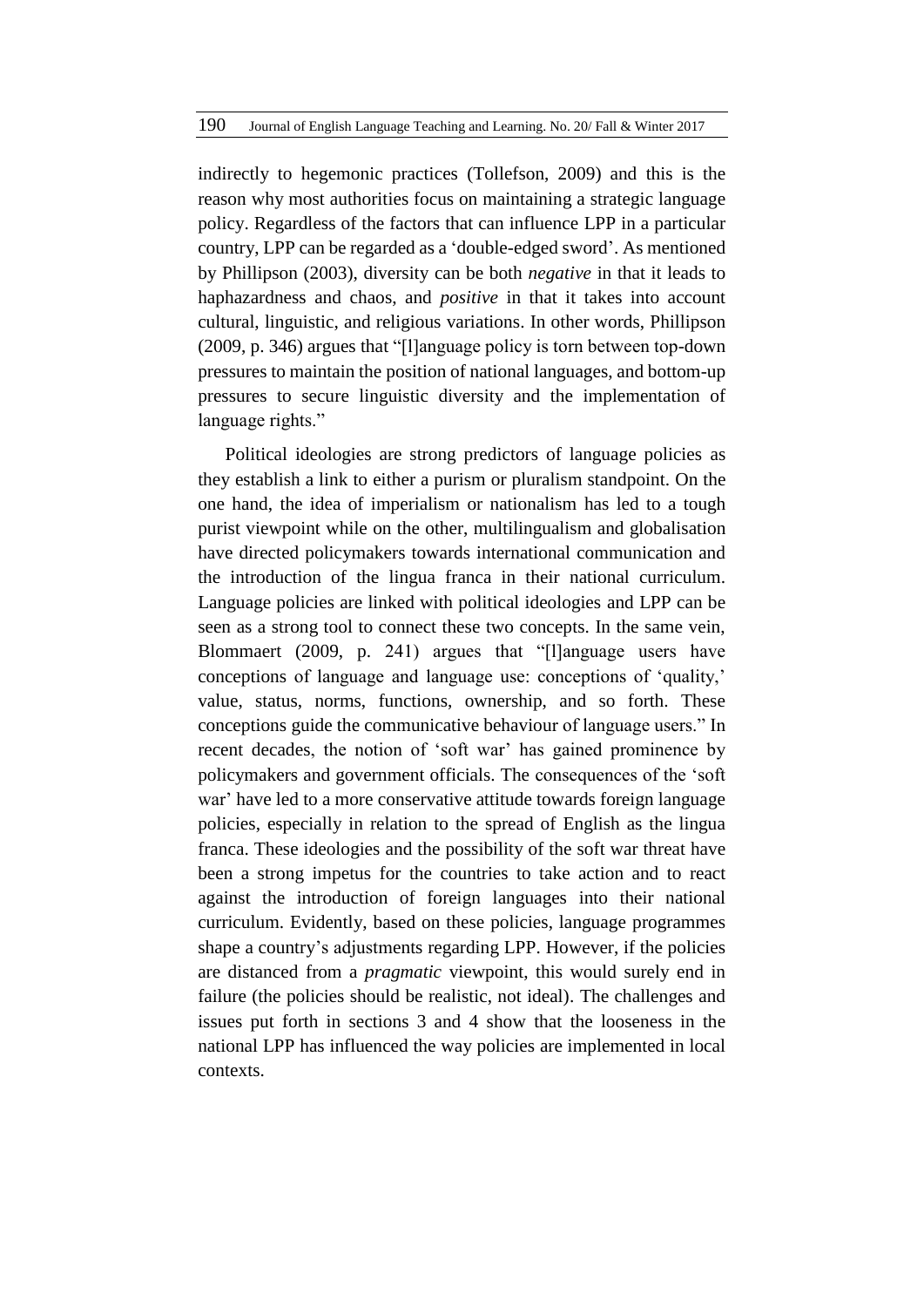In the context of Iran, foreign language(s) have always been linked to imperialism and *westernification* (Borjian, 2015). Canagarajah (2005) warns us that the spread of globalisation and the prospect of English worldwide would endanger local identities and languages. The problem of language policies, nonetheless, is not exclusively related to the introduction of foreign languages such as English but is also related to the management of inefficiencies in improving local and official languages. If language policymakers improve people's sense of patriotism through L1 literacy and L1 identity, then the introduction of a foreign language would create no problem. Indeed, if one claims that the spread of other languages is a threat to local ones, this can then be viewed as a weak standpoint. It follows that officials are not capable of saving their language(s), and relate the weaknesses of planning to the introduction of foreign languages. The risk of the popularity of a foreign language (or a lingua franca) is a bottom-up issue (related to L1 policies) rather than a top-down threat (the popularity of a foreign language). As mentioned by Asl (2013, p. 83) "language unity in Iran (at least in the case of Azeri language) has taken its sound version and not only is it far from being in pursuit of marginalizing and suppressing the local languages, but it has also helped them both maintain their status and enrich themselves day by day." Moreover, as argued by Warschauer (2000, p. 530) "if English is imposing the world on our students, we as TESOL professionals can enable them, through English, to impose their voices on the world."

Iran has experienced many changing winds and shifting sands with regard to language policies. English is the main foreign language in Iran and many political upheavals have influenced the policies and the implementation of these policies at national and local levels. On the whole, the main events that have affected LPP in Iran can be schematised as follows: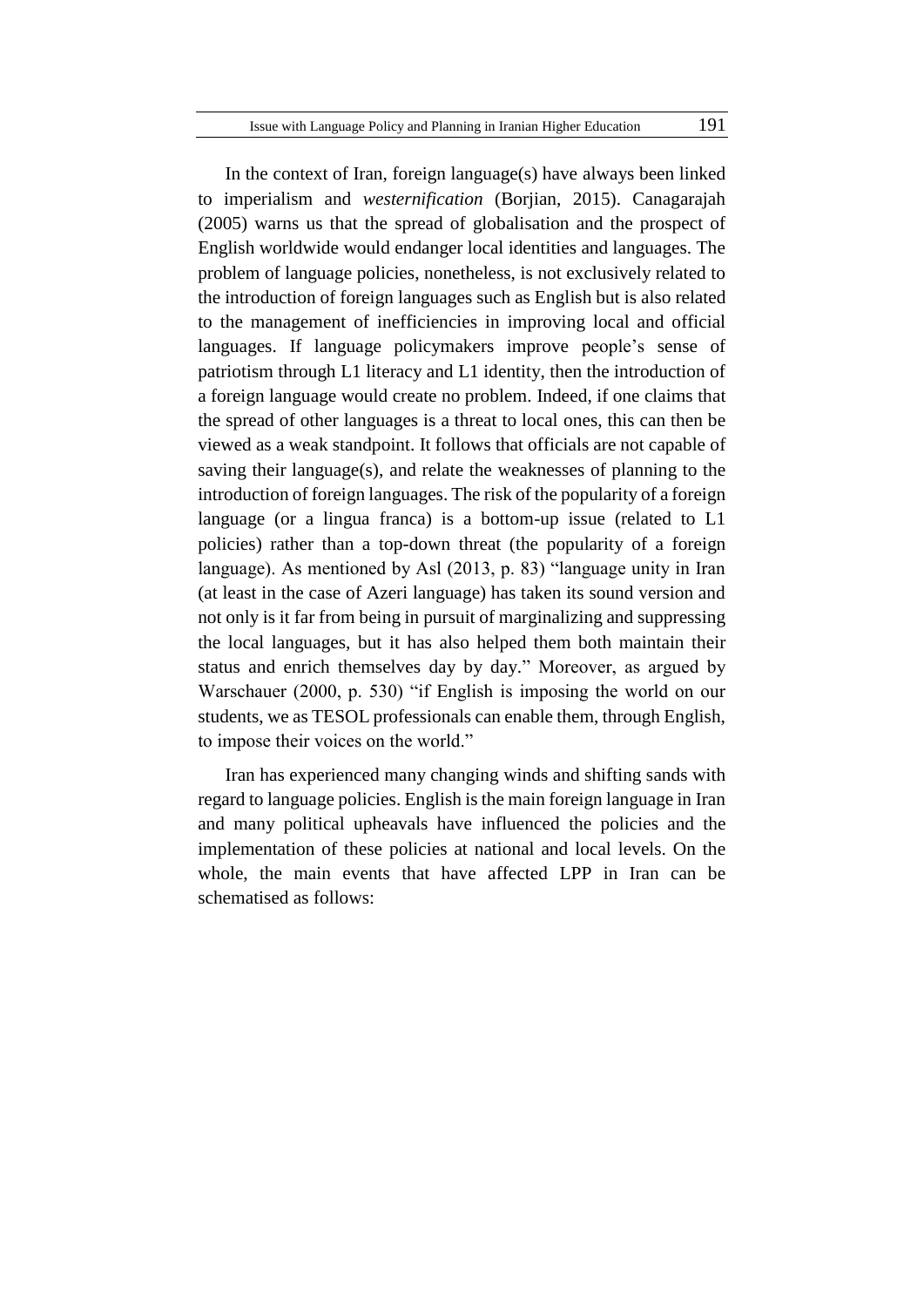

*Figure 1.* Timeline of events affecting Iranian ELT policy and

# planning

# **3. Language Education in Iran**

A dilemma that has created many problems for Iranian language education policies is the ambiguity that revolves around the terms ELT, AL, and Linguistics. The confusion is tacitly recognisable if one investigates the implications of the terms such as ELT and Linguistics in Iranian higher-education context, including language programmes, conferences, and national scientific journals. At the first glance, language programmes at universities, national conferences and language journals in Iran show that most of what is considered as being ELT, for example, is, in fact, AL or a combination of AL, ELT, and Linguistics. Likewise, there is no consensus among academics over what label they should assign to themselves: ELT, TEFL, AL, or Linguistics. Although the language syllabuses have been distinguished and determined by The Ministry, there are ambiguities over the fields as ELT/TEFL, Linguistics, and AL that make the implementation of language policies at local level cumbersome. The ambiguities and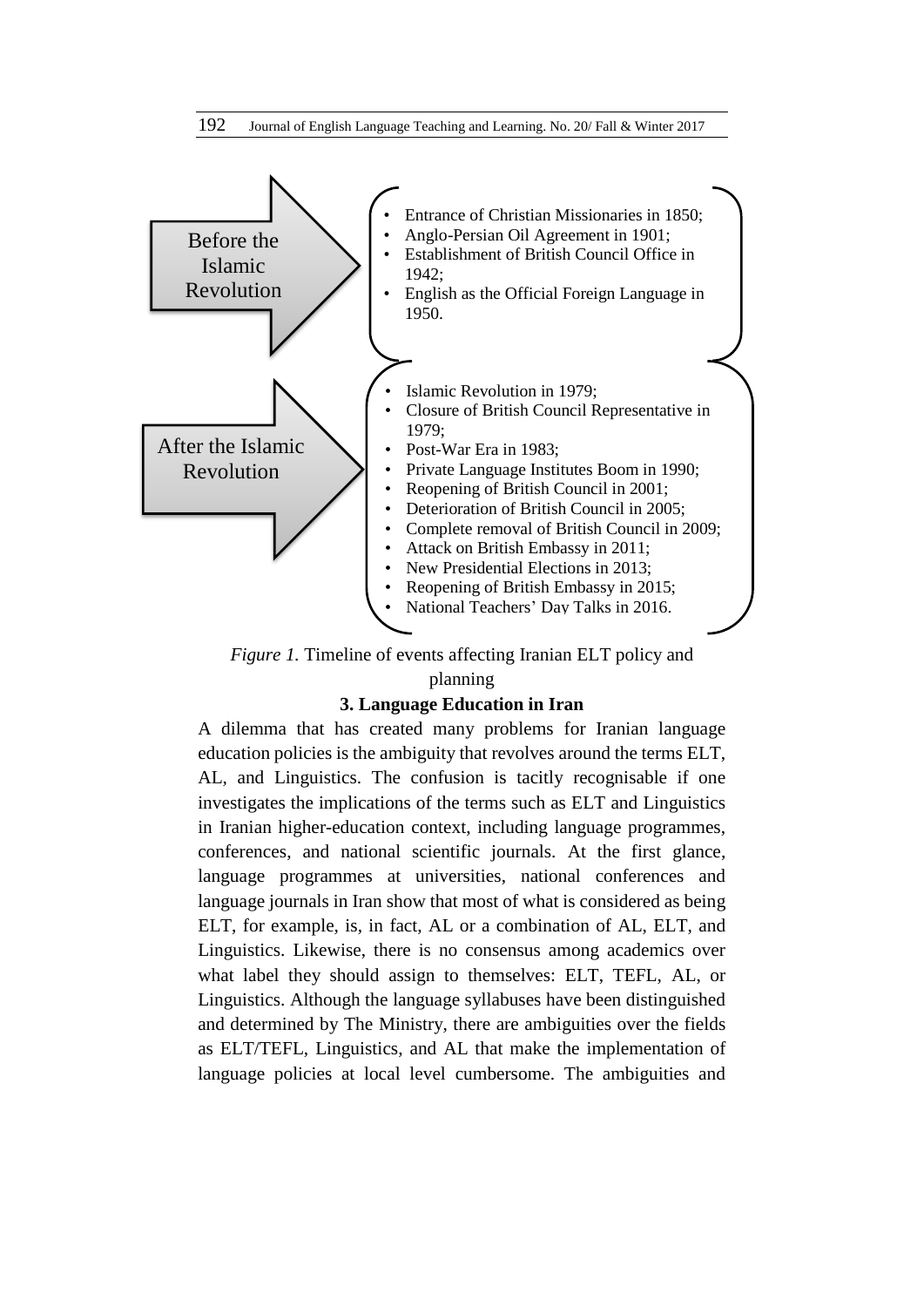shortcomings in national language policies have led to the misrepresentation of ELT, Linguistics, and AL, which has manifested itself through a faulty implementation of national conferences, language associations, and the academic journals published by Iranian universities. Therefore, one of the primary concerns of a sound LPP is to define the scope and boundaries of each language field in order to remove the problematic interpretation of the terms.

### **3.1. Linguistics**

Linguistic Society of America (LSA) defines Linguistics as:

Contrary to previous belief, linguistics is multidisciplinary. It overlaps each of the human sciences including psychology, neurology, anthropology, and sociology. Linguists conduct formal studies of sound structure, grammar and meaning, but they also investigate the history of language families, and research language acquisition. And as other scientists, they formulate hypotheses, catalog observations, and work to support explanatory theories<sup>1</sup>.

Linguistics is not only about the knowledge of words and grammar. LSA endorses that '[l]inguists are not only polyglots, grammarians, and word lovers<sup>2</sup>. The 62<sup>nd</sup> Annual Conference of the International Linguistic Association [\(May 26-28, 2017, City University of Hong](http://hallidaycentre.cityu.edu.hk/acila62/index.html)  [Kong\)](http://hallidaycentre.cityu.edu.hk/acila62/index.html) suggests the following as the main themes of linguistics<sup>3</sup>:

- Neural biological foundation of language
- Language and memory
- Eye movements and language processing
- Brain imaging technology and language processing
- Neurobiology and language and age
- Modeling language and cognition
- Language development
- Language disorders
- Reading and literacy development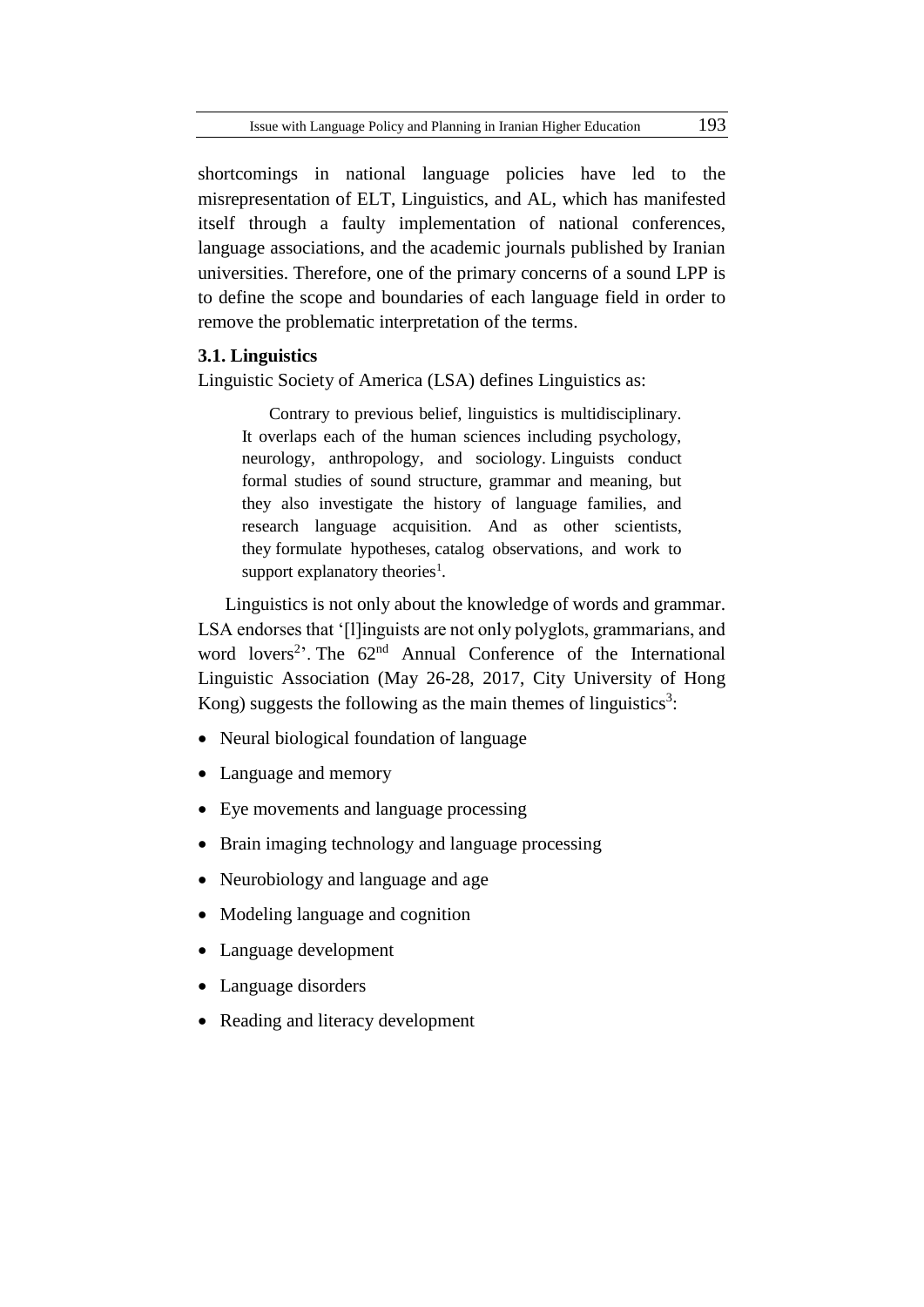### 194 Journal of English Language Teaching and Learning. No. 20/ Fall & Winter 2017

In *Essential Introductory Linguistics*, Hudson (2000, p. xiii) determines the subfields of Linguistics and mentions that his book "is more selective in its inclusion of topics and subtopics" and claims that the content includes the *essentials* of Linguistics. The contents part of the book includes: signs and sign systems; phonetics; phones and phonemes; morphemes; the lexicon and morphological rules; sentences and syntax; phrase structure rules; child language learning; explanations of child language learning; language and the brain; adult language learning; animal languages?; phonological rules; phonological features; six ways to get new words; seven more ways to get new words; sentence meaning; sentence form; pragmatics: inferring meaning in context; the unity of languages; the basic history of writing; the ecology of writing; three characteristics of language change; eight causes of language change; language families; dialects and other sociolects; register; the history of linguistics.

**3.1.1. MIT's linguistics programme.** In order to provide a clear picture of what Linguistics really covers and what are its subfields, the linguistics programme at The Massachusetts Institute of Technology (MIT) is investigated to provide a yardstick for defining the scope of Linguistics. MIT has an international reputation for its linguistics programme largely due to the influence of its linguistics faculty members such as Noam Chomsky and Morris Halle. MIT has both undergraduate and graduate courses in Linguistics. Table 1 shows the undergraduate programme syllabus of MIT<sup>4</sup>: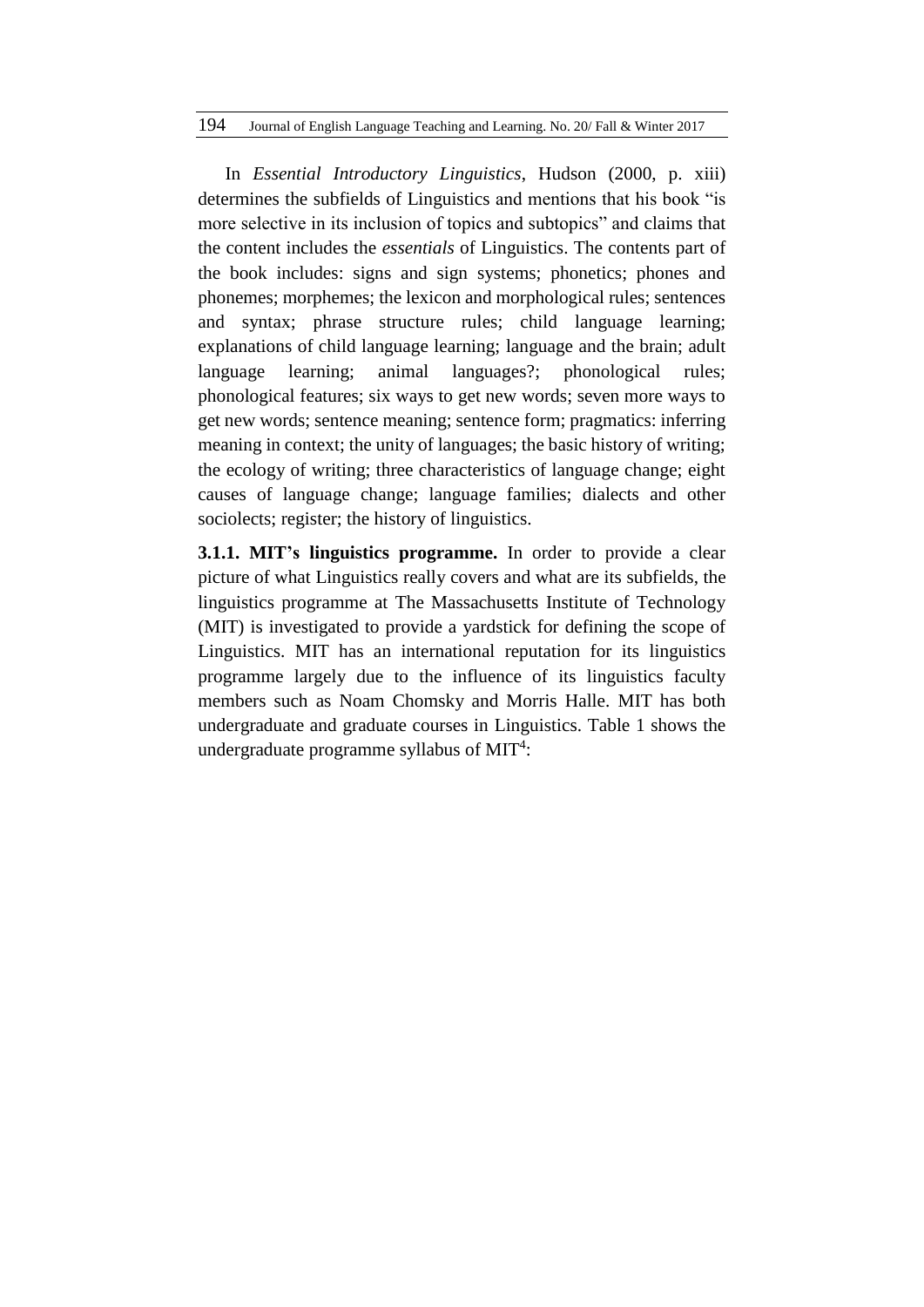## Table 1

| Level         | Required               | Linguistic  | Philosophy    | Experimental            |
|---------------|------------------------|-------------|---------------|-------------------------|
|               | Subjects               | Analysis    | Subjects (one | <b>Results Subjects</b> |
|               |                        | Subjects    | of the        | (one of the             |
|               |                        | (one of the | following     | following five)         |
|               |                        | following   | three)        |                         |
|               |                        | three)      |               |                         |
|               | Introduction           | Field       | Minds and     | Language                |
|               | to Linguistics         | Methods in  | Machines      | Acquisition             |
|               |                        | Linguistics |               |                         |
|               | Language and           | Advanced    | Logic I       | Psycholinguistics       |
|               | <b>Its Structure</b>   | Topics in   |               |                         |
|               | I: Phonology           | Linguistic  |               |                         |
|               |                        | Analysis    |               |                         |
| Undergraduate | Languages              | Language    | Introduction  | The Linguistic          |
|               | and Its                | Variation   | to Philosophy | Study of                |
|               | Structure II:          | and Change  | of Language   | Bilingualism            |
|               | Syntax                 |             |               |                         |
|               | Language and           |             |               | Abnormal                |
|               | <b>Its Structure</b>   |             |               | Language                |
|               | <b>III</b> : Semantics |             |               |                         |
|               | and                    |             |               |                         |
|               | Pragmatics             |             |               |                         |
|               | Workshop in            |             |               | Linguistic              |
|               | Linguistic             |             |               | Phonetics               |
|               | Research               |             |               |                         |
|               |                        |             |               |                         |

*MIT linguistics syllabus at undergraduate level* 

At the graduate level, MIT has both a 'common curriculum' and notably, students determine an area of specialisation that can lead to a PhD dissertation. This common curriculum is presented in Table 2.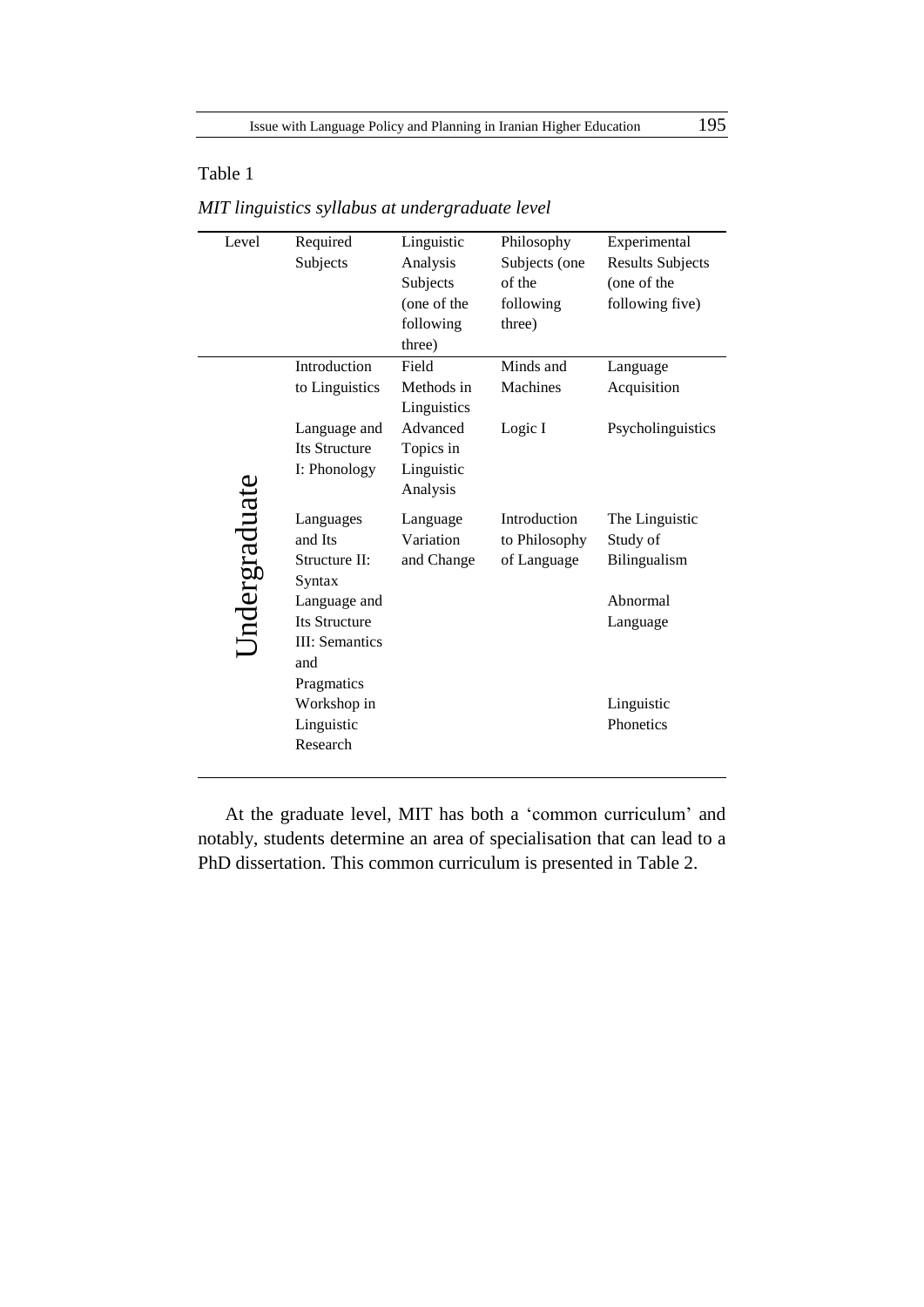# Table 2

| Level                      | Required subjects                                                                                                                         | An advanced<br>subject with<br>research-paper<br>requirement in one<br>of the following<br>areas of<br>syntax/semantics | An advanced subject<br>with research-paper<br>requirement in one of the<br>following areas of<br>phonology/morphology |
|----------------------------|-------------------------------------------------------------------------------------------------------------------------------------------|-------------------------------------------------------------------------------------------------------------------------|-----------------------------------------------------------------------------------------------------------------------|
|                            | Topics in the<br>Grammar of a Less                                                                                                        | Topics in Syntax                                                                                                        | Topics in Phonology                                                                                                   |
|                            | Familiar Language                                                                                                                         |                                                                                                                         |                                                                                                                       |
| Graduate Common Curriculun | One of the following<br>first-language<br>acquisition subjects:<br>• Language<br>Acquisition<br>• Topics in<br>Computational<br>Phonology | Topics in<br><b>Semantics</b>                                                                                           | <b>Linguistic Phonetics</b>                                                                                           |
|                            | Introduction to<br>Syntax                                                                                                                 | Pragmatics                                                                                                              | Morphology (with a<br>phonetics/phonology<br>paper)                                                                   |
|                            | <b>Advanced Syntax</b>                                                                                                                    | More Advanced<br>Syntax                                                                                                 | Topics in Experimental<br>Phonology                                                                                   |
|                            | Introduction to<br>Phonology                                                                                                              | <b>Syntactic Models</b>                                                                                                 | Topics in Computational<br>Phonology                                                                                  |
|                            | Advanced                                                                                                                                  | Morphology (with a                                                                                                      | Topics in the Grammar                                                                                                 |
|                            | Phonology                                                                                                                                 | syntax/semantics<br>paper)                                                                                              | of a Less Familiar<br>Language                                                                                        |
|                            | Introduction to<br>Semantics                                                                                                              | Syntax of a<br>Language (Family)                                                                                        |                                                                                                                       |
|                            | <b>Advanced Semantics</b>                                                                                                                 | Linguistic Theory<br>and Japanese<br>Language                                                                           |                                                                                                                       |
|                            | Workshop (two                                                                                                                             | Topics in the                                                                                                           |                                                                                                                       |
|                            | terms)                                                                                                                                    | Grammar of a Less<br>Familiar Language                                                                                  |                                                                                                                       |
|                            | Tutorial in                                                                                                                               |                                                                                                                         |                                                                                                                       |
|                            | Linguistics and                                                                                                                           |                                                                                                                         |                                                                                                                       |
|                            | <b>Related Fields</b>                                                                                                                     |                                                                                                                         |                                                                                                                       |

# *MIT's linguistics 'common curriculum' at graduate level*

[http://linguistics.mit.edu/graduate/requirements/common-curriculum/]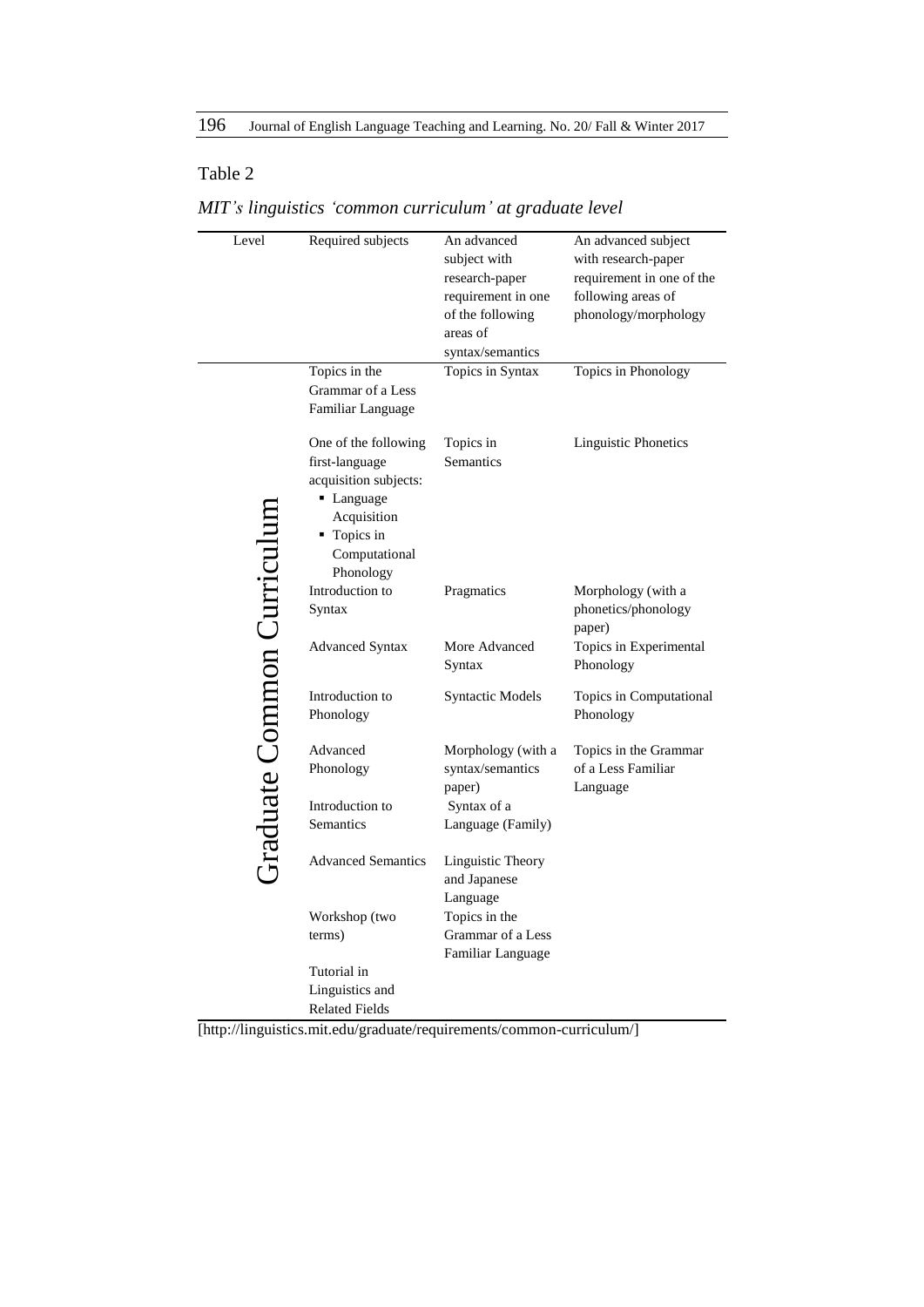In addition to fulfilling the requirements of the [common curriculum,](http://web.mit.edu/linguistics/graduate/requirements/common_curriculum.html) graduate students (at PhD level) declare an 'area of specialisation' at the beginning of their fifth semester - a programme that reflects the students' specific interests and the general area in which the students expect to ultimately conduct their dissertation projects.

- [Specialisation in Experimental Linguistics](http://web.mit.edu/linguistics/graduate/specialization/experimental_linguistics.html)
- [Specialisation in Phonology and Phonetics](http://web.mit.edu/linguistics/graduate/specialization/phon.html)
- **[Specialisation in Semantics](http://web.mit.edu/linguistics/graduate/specialization/semantics.html)**
- [Specialisation in Syntax](http://web.mit.edu/linguistics/graduate/specialization/syntax.html)

Of course, one should bear in mind that Linguistics as a discipline is not limited to the subjects highlighted by MIT but it can be understood that MIT does present a core linguistics syllabus and this can be used in other contexts with more local characteristics. Moreover, Linguistics is a field that for the most part represents areas of language explanation rather than theoretical application. This is one of the major differences between Linguistics and AL that will be discussed in the next section. The comparisons made in this paper are aimed at helping Iranian policymakers to distinguish the scope of each field and hence establish a sound framework for language programmes.

### **3.2. Applied Linguistics**

American Association of Applied Linguistics (AAAL) defines AL as:

Applied Linguistics is an interdisciplinary field of inquiry that addresses a broad range of language-related issues in order to understand their roles in the lives of individuals and conditions in society. It draws on a wide range of theoretical and methodological approaches from various disciplines–from the humanities to the social and natural sciences–as it develops its own knowledge-base about language, its users and uses, and their underlying social and material conditions<sup>5</sup>.

Hinkel (2005, p. 259) postulates that "Applied Linguistics emerged as a separate discipline in the 1950s when, as some linguists believe, language teachers wanted to separate themselves from the teachers of literature, who had little to do with language learning and pedagogy." Hinkel (2005, p. 259) further sets forth that: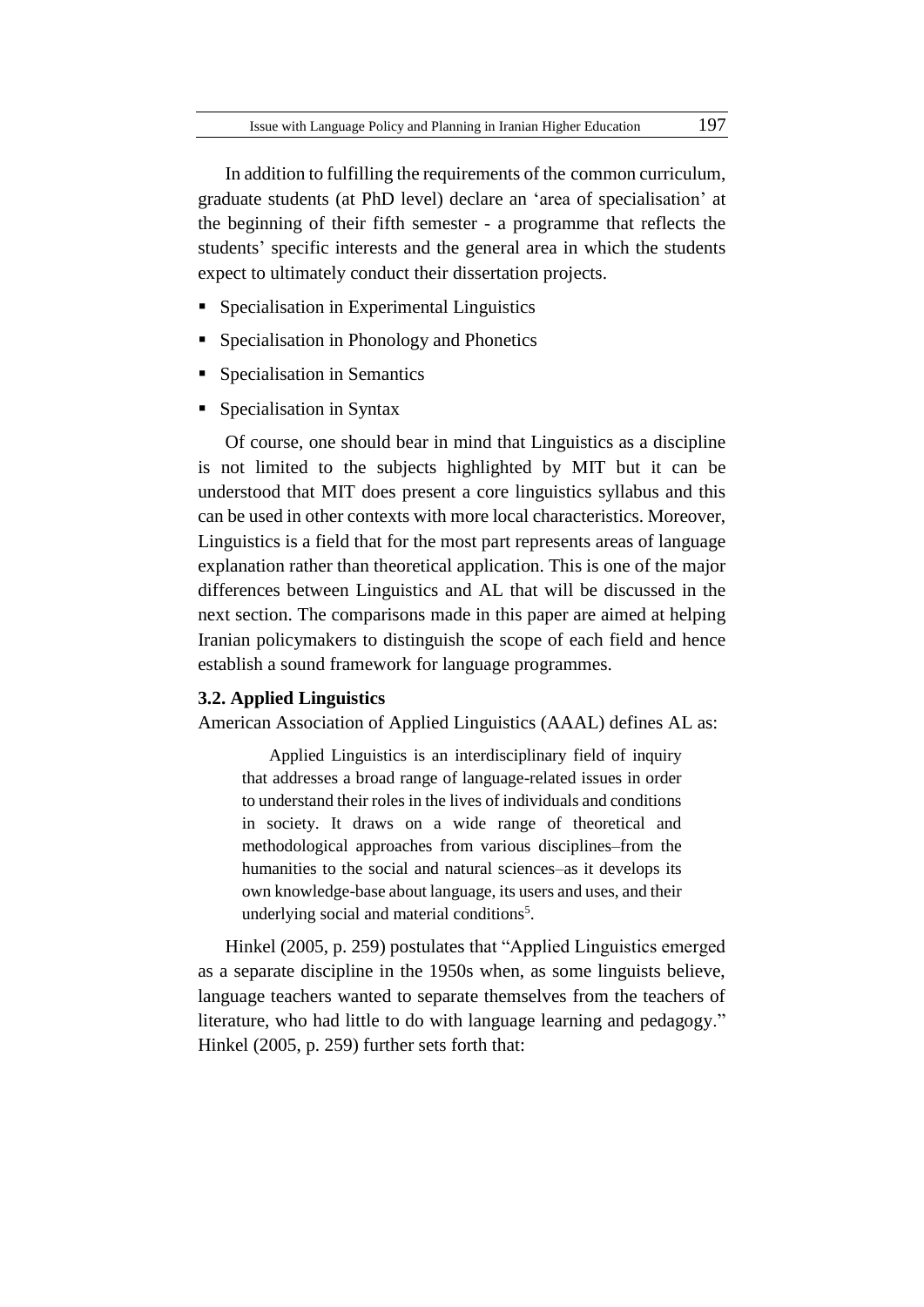The research and findings of formal linguistics, which are by their very nature theoretical and abstract, cannot be easily applied to the enormous universe of language-related aspects of human functioning. Thus, at the outset, applied linguistics was established as a [*sic*] interdisciplinary study that necessarily draws on the experience, knowledge, and findings in sociology, anthropology, psychology, education, information sciences, and even political theory, in addition to those associated with formal linguistics.

Richards and Schmidt (2002, p. 28) define AL in two ways. In the first definition, AL embraces "the study of second and foreign language learning and teaching." In the second position, AL is described as "the study of language and linguistics in relation to practical problems, such as lexicography, translation, speech pathology, etc." Richards and Schmidt (2002, p. 28) further offer that:

Applied linguistics uses information from sociology, psychology, anthropology, and information theory as well as from linguistics in order to develop its own theoretical models of language and language use, and then uses this information and theory in practical areas such as syllabus design, speech therapy, language planning, stylistics, etc.

In the *Oxford Handbook of Applied Linguistics*, Kaplan (2002, p. ix) mentions that an applied linguist should know something about topics such as "anthropology, economics, education theory, gerontology, history, international relations, language learning and teaching, lexicography, planning, policy development, political science, psychology and neurology, public administration, sociology, teacher training, and text production."

According to Grabe (2002, pp. 9-10), AL deals with subsets of the problems such as: "language learning problems, language teaching problems, literacy, language contact, language inequality, language policy and planning, language assessment, language use, language and technology, translation and interpretation, and language pathology." One important aspect of this definition is that Translation Studies is considered a subfield of AL. However, in the Iranian context, translation has a distinct programme with its own syllabus and policies. It should be mentioned, however, that many researchers in the field of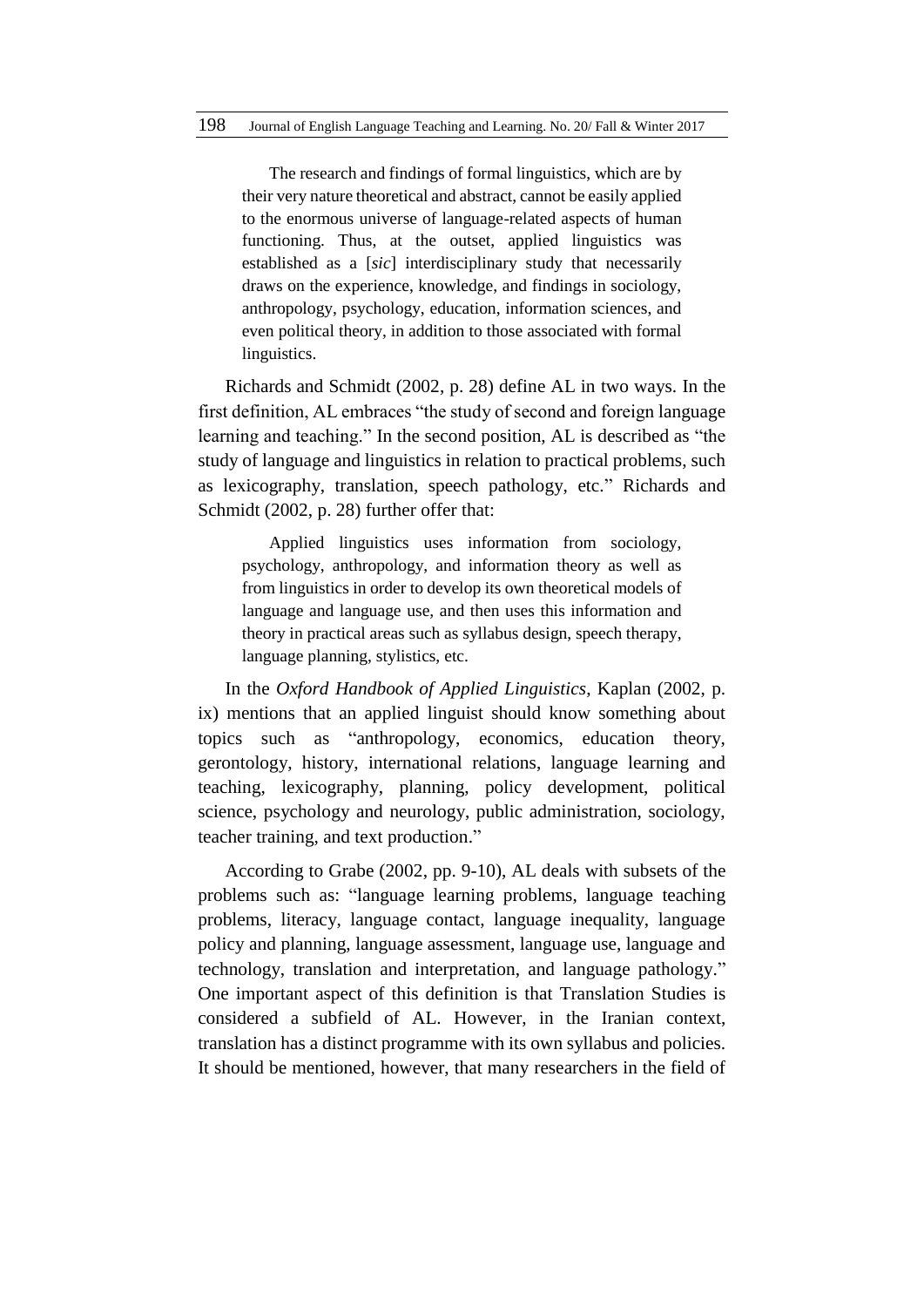translation do not consent to this subordination and claim separation from AL. Another definition forwarded by Davies and Elder (2004, p. 1) proposes that translation studies is regarded as a subfield of AL:

Applied linguistics is often said to be concerned with solving or at least ameliorating social problems involving language. The problems applied linguistics concerns itself with are likely to be: How can we teach languages better? How can we improve the training of translators and interpreters? How can we write a valid language examination? How can we evaluate a school bilingual program? How can we determine the literacy levels of a whole population? How can we helpfully discuss the language of a text? What advice can we offer a Ministry of Education on a proposal to introduce a new medium of instruction? How can we compare the acquisition of a European and an Asian language? What advice should we give a defense lawyer on the authenticity of a police transcript of an interview with a suspect?

Although some applied linguists try to define AL as an attempt to apply the findings of Linguistics to real-world problems, some researchers argue that AL is not an appropriate term. According to Krashen (cited in de Bot, 2015, p. 27):

I don't think the term applied linguistics is accurate. To me it means that what we do is apply the results of grammatical theory, which we don't. Rather, I consider our work to be part of language acquisition. We are "applied" in the sense that our work has practical implications, but we are also concerned with theory at the same time. We are not involved in aspects of application that do not intersect with theory.

There are also controversies over the most appropriate representative of AL. Cited in de Bot (2015), Widdowson asserts that *The Journal of Applied Linguists* is a good representation of what AL embraces while others such as Catford (1998) argues that it is *The Journal of Language Learning* that should hold the AL flag. However, the definition given by the AAAL is regarded as the most suitable representative since most notable AL figures consider the AAAL conference as the one that is attended by most prominent applied linguists (de Bot, 2015). Of course, some researchers state that the best way to deal with the meaning of AL is to avoid searching for a definition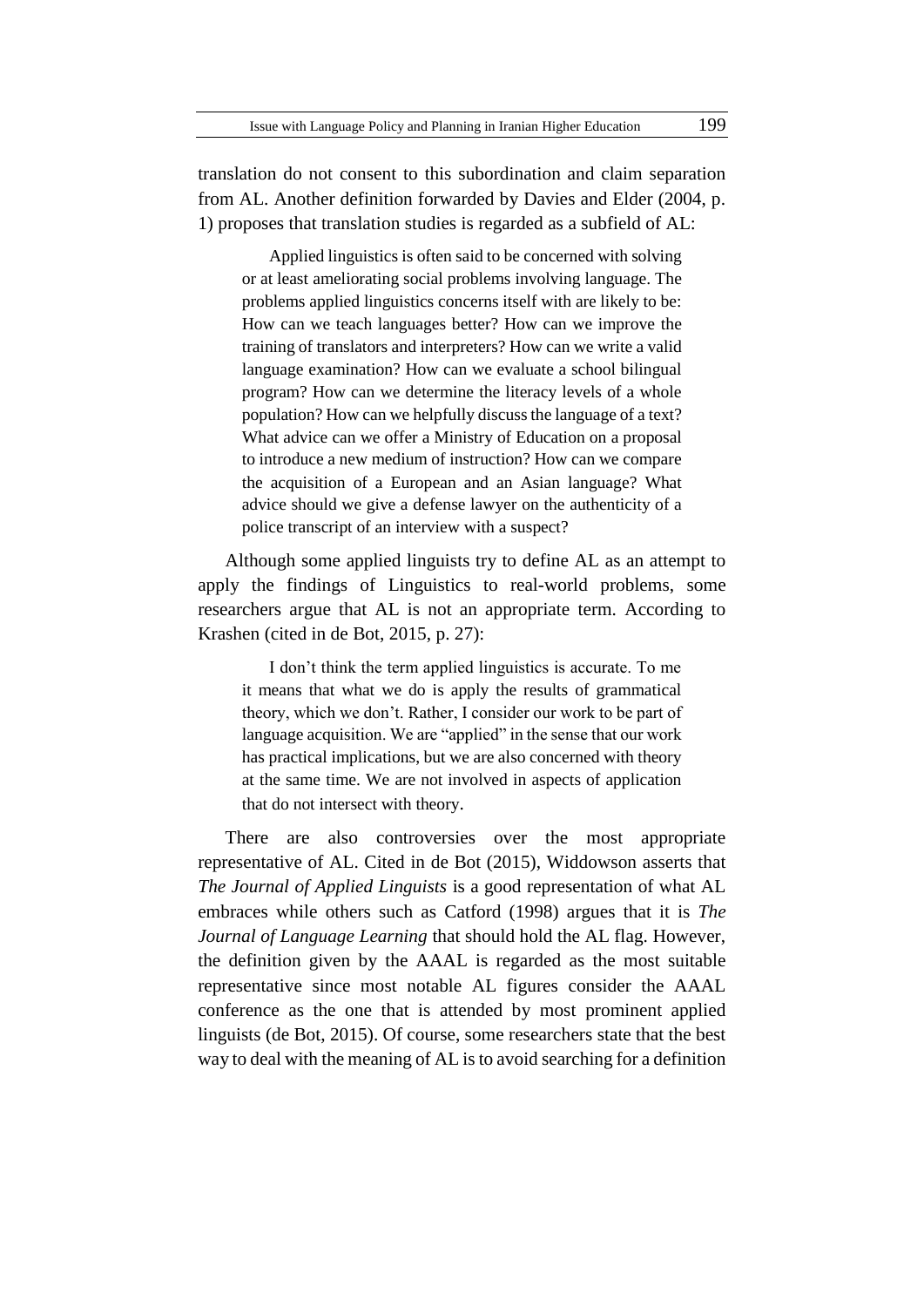of AL (de Bot, 2015). That said, the various definitions of AL have one thing in common and that is the fact that AL is not simply about using Linguistics to find solutions for language learning and teaching problems. Grabe (2002, p. 11) maintains that "[a]pplied linguistics recognizes that linguistics must be included as a core knowledge base in the work of applied linguistics, although the purpose of most applied linguists' work is not simply to 'apply' linguistics to achieve a solution." Grabe (2002, p. 11) also mentions that "applied linguistics is, of necessity, an interdisciplinary field, since few practical language issues can be addressed through the knowledge resources of any single discipline, including linguistics."

In order to provide a precise picture of AL and its scope, two AL associations —AILA and AAAL— are introduced in the following sections and their activities and their aims are presented in order to further elaborate this field.

### **3.2.1. AILA**

AL associations are mainly featured in the website of the Association Internationale de Linguistique Appliquée (AILA) or the International Association of Applied Linguistics. The associations are related to countries such as the US, the UK, Greece, Ireland, Israel, Malaysia, Mexico, Lithuania, Canada, [Bosnia and Herzegovina,](http://www.aila.info/en/about/organization/international-committee/66-bosnia-and-herzegovina.html) Australia, Estonia, South Africa, Turkey, Japan, Spain, Norway, Singapore, Slovenia, the Philippines, Sweden, Switzerland, Finland, Russia, New Zealand, France, Netherlands, Germany, Belgium, Austria, Brazil, China, and South Korea. Currently, Iran has no AL association, with the main language organisations being TELLSI and LSI. Applied Linguistics and its associations are mainly connected to Western countries although in recent years it has gained recognition in Asian countries as well. In this regard, de Bot (2015, p. 13) states:

AL is largely a white enterprise with more recently a growth of the number of researchers from Asia. Many of them do doctoral work at English-speaking universities, though there are centers like Singapore, Hong Kong, Guanzhou [*sic*] and Xi'an in China where significant work in AL is being done. As mentioned earlier, the coverage of areas outside the English-speaking world and Western Europe is very limited. The lack of representation from these regions may be a reflection of the problems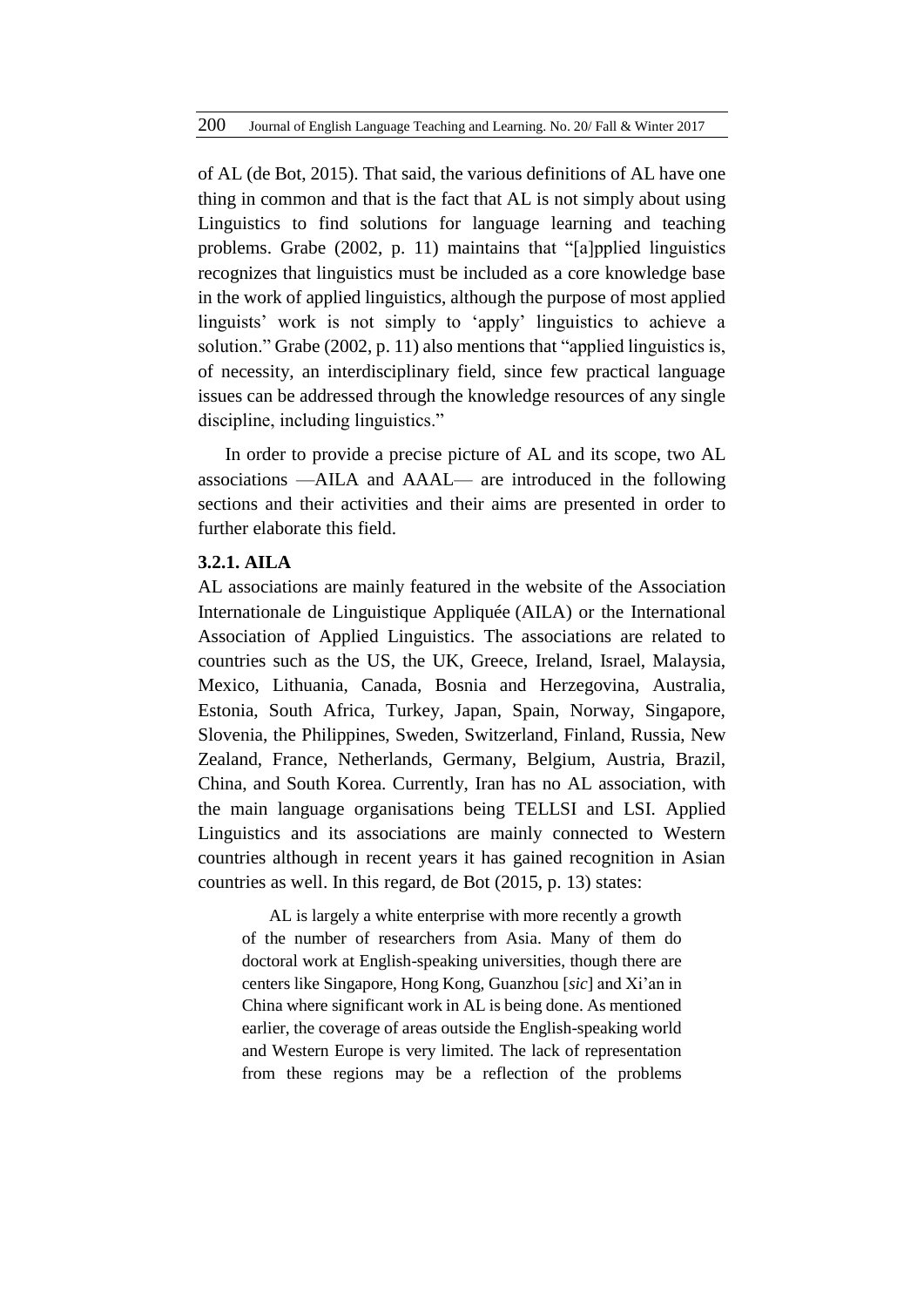researchers in those areas have to get their articles and books published and their grant applications accepted: problems concerning a lack of knowledge of academic English, but also the highly restrictive definition of academic English by journal reviewers and editors.

## **3.2.2. AAAL**

Founded in 1977, the American Association for Applied Linguistics (AAAL) is a professional organisation of scholars who are interested in and actively contribute to the multi-disciplinary field of AL. The main strands of AAAL are cited as<sup>6</sup>:

Assessment and evaluation; bilingual, immersion, heritage, and language minority education; language cognition and brain research; corpus linguistics; analysis of discourse and interaction; educational linguistics; language, culture, socialization and pragmatics; language and ideology; language maintenance and revitalization; language, planning and policy; second and foreign language pedagogy; reading, writing, and literacy; Second language acquisition, language acquisition, and attrition; sociolinguistics; language and technology; translation and interpretation; text analysis (written discourse).

### **3.3. ELT/TEFL/TESOL**

ELT and TESOL both refer to the same concept but Richards and Schmidt (2002, p. 177) distinguish between the two terms by discussing that ELT "is used especially in Britain to refer to the teaching of English as a second language or English as a foreign language. In North American usage, however, this is often referred to as TESOL." Hinkel (2005, p. 259) mentions that:

A great proportion of applied linguistics research has dealt with and has been closely tied to language teaching and learning. It is important to note here, however, that stating so explicitly can be dangerous and somewhat tactless because there is a large number of applied linguists who believe that applied linguistics is a proper academic discipline of applied language study and that it should not and does not have to be associated with language learning and teaching.

Then, what are the differences between ELT and AL? As de Bot (2015) argues, the distinction between ELT and AL is similar to the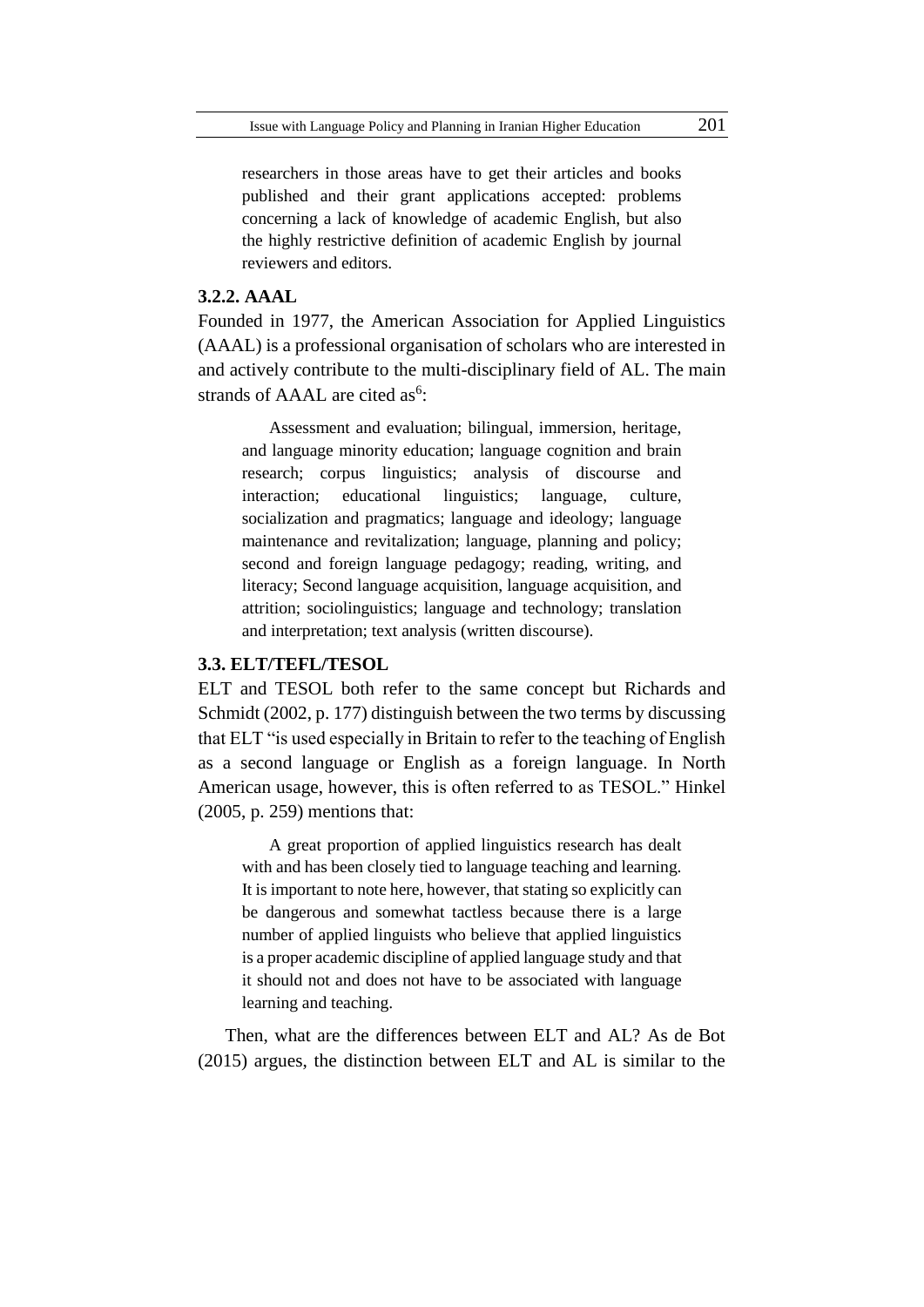distinction between TESOL and AAAL. As mentioned by de Bot (2015, p. 32):

There is a fairly clear division of labor between the two organizations: TESOL is primarily aimed at the teaching of English as a second or foreign language and research is not the focus, while AAAL aims at both English and other languages and is more research oriented.

Another difference between AL and EFL is that the former does not necessarily deal with the learning or teaching of English and can be applied to any language while in ELT, the focus is on the issues related to English language teaching and learning.

### **3.3.1. Key concepts in ELT**

The Journal of *English Language Teaching* published by Oxford University Press is one of the key journals in the field of ELT. The journal has provided *key concepts* of ELT and includes the following topics:

Proficiency: Criticality: Collaboration: Creativity: [Intelligibility;](http://eltj.oxfordjournals.org/content/69/2/202.full.pdf+html) [Authenticity;](http://eltj.oxfordjournals.org/content/68/4/457.full.pdf+html) Oral [corrective](http://eltj.oxfordjournals.org/content/68/2/196.full.pdf+html) feedback; [Learning](http://eltj.oxfordjournals.org/content/67/4/488.full.pdf+html) [Styles;](http://eltj.oxfordjournals.org/content/67/4/488.full.pdf+html) [Generation;](http://eltj.oxfordjournals.org/content/67/2/230.full.pdf+html) [Repetition](http://eltj.oxfordjournals.org/content/66/3/380.full.pdf+html) in Tasks; Foreign [Language](http://eltj.oxfordjournals.org/content/66/2/233.full.pdf+html) [Aptitude;](http://eltj.oxfordjournals.org/content/66/2/233.full.pdf+html) [Corpus-aided](http://eltj.oxfordjournals.org/content/65/4/481.full.pdf+html) language learning; The [non-native](http://eltj.oxfordjournals.org/content/65/2/187.full.pdf+html) speaker [teacher;](http://eltj.oxfordjournals.org/content/65/2/187.full.pdf+html) Blended [Learning;](http://eltj.oxfordjournals.org/content/64/4/456.full.pdf+html) [Expertise](http://eltj.oxfordjournals.org/content/64/2/217.full.pdf+html) in language learning and [teaching;](http://eltj.oxfordjournals.org/content/64/2/217.full.pdf+html) [Innovation](http://eltj.oxfordjournals.org/content/63/4/397.full.pdf+html) in ELT; Age and the [critical](http://eltj.oxfordjournals.org/content/63/2/170.full.pdf+html) period [hypothesis;](http://eltj.oxfordjournals.org/content/63/2/170.full.pdf+html) Learner [autonomy;](http://eltj.oxfordjournals.org/content/62/4/395.full.pdf+html) Learner [self-beliefs;](http://eltj.oxfordjournals.org/content/62/2/182.full.pdf+html) [Motivation](http://eltj.oxfordjournals.org/content/61/4/369.full.pdf+html) in ELT; [Processing](http://eltj.oxfordjournals.org/content/61/2/161.full.pdf+html) instruction; [Native-speakerism;](http://eltj.oxfordjournals.org/content/60/4/385.full.pdf+html) The Common European [Framework;](http://eltj.oxfordjournals.org/content/60/2/181.full.pdf+html) [English](http://eltj.oxfordjournals.org/content/59/4/339.full.pdf+html) as a lingua franca; [Washback](http://eltj.oxfordjournals.org/content/59/2/154.full.pdf+html) and impact; The [apprenticeship](http://eltj.oxfordjournals.org/content/58/3/274.full.pdf+html) of observation; [Globalization](http://eltj.oxfordjournals.org/content/58/1/75.full.pdf+html) and language teaching; Discourse [community;](http://eltj.oxfordjournals.org/content/57/4/398.full.pdf+html) Loop [input;](http://eltj.oxfordjournals.org/content/57/3/301.full.pdf+html) [Observation;](http://eltj.oxfordjournals.org/content/57/2/179.full.pdf+html) Language [Awareness;](http://eltj.oxfordjournals.org/content/57/1/64.full.pdf+html) [Computer](http://eltj.oxfordjournals.org/content/56/4/414.full.pdf+html) Mediated [Communication;](http://eltj.oxfordjournals.org/content/56/4/414.full.pdf+html) ['Focus](http://eltj.oxfordjournals.org/content/56/3/303.full.pdf+html) on form' and 'Focus on forms'; [Language](http://eltj.oxfordjournals.org/content/56/2/190.full.pdf+html) asskill[; Transfer/cross-linguistic](http://eltj.oxfordjournals.org/content/56/1/68.full.pdf+html) influence[; Language](http://eltj.oxfordjournals.org/content/55/3/298.full.pdf+html)related [episodes;](http://eltj.oxfordjournals.org/content/55/3/298.full.pdf+html) [Teachers'](http://eltj.oxfordjournals.org/content/55/2/186.full.pdf+html) beliefs; Lexical [Chunks;](http://eltj.oxfordjournals.org/content/54/4/400.full.pdf+html) [Evaluation;](http://eltj.oxfordjournals.org/content/54/2/210.full.pdf+html) Bottom-up and Top-down [processing;](http://eltj.oxfordjournals.org/content/53/4/338.full.pdf+html) [Genre;](http://eltj.oxfordjournals.org/content/53/2/144.full.pdf+html) [Task-based](http://eltj.oxfordjournals.org/content/53/1/69.full.pdf+html) learning and [pedagogy;](http://eltj.oxfordjournals.org/content/53/1/69.full.pdf+html) [Task;](http://eltj.oxfordjournals.org/content/52/3/264.full.pdf+html) [Deductive](http://eltj.oxfordjournals.org/content/52/1/88.full.pdf+html) vs. inductive language [learning;](http://eltj.oxfordjournals.org/content/52/1/88.full.pdf+html) [Anaphora;](http://eltj.oxfordjournals.org/content/51/4/406.full.pdf+html) [Classroom](http://eltj.oxfordjournals.org/content/51/2/192.full.pdf+html) research; [Schemas;](http://eltj.oxfordjournals.org/content/51/1/86.full.pdf+html) [Noticing;](http://eltj.oxfordjournals.org/content/50/3/273.full.pdf+html) [Universal](http://eltj.oxfordjournals.org/content/49/2/196.full.pdf+html) grammar; [Register;](http://eltj.oxfordjournals.org/content/48/3/288.full.pdf+html) [Feedback;](http://eltj.oxfordjournals.org/content/48/3/287.full.pdf+html) [Scaffolding;](http://eltj.oxfordjournals.org/content/48/1/101.full.pdf+html) [Pragmatics;](http://eltj.oxfordjournals.org/content/48/1/100.full.pdf+html) [Project](http://eltj.oxfordjournals.org/content/47/3/275.full.pdf+html) work; [Fluency;](http://eltj.oxfordjournals.org/content/47/3/275.full.pdf+html) Learner [strategies;](http://eltj.oxfordjournals.org/content/47/1/92.full.pdf+html) Learner training<sup>7</sup>.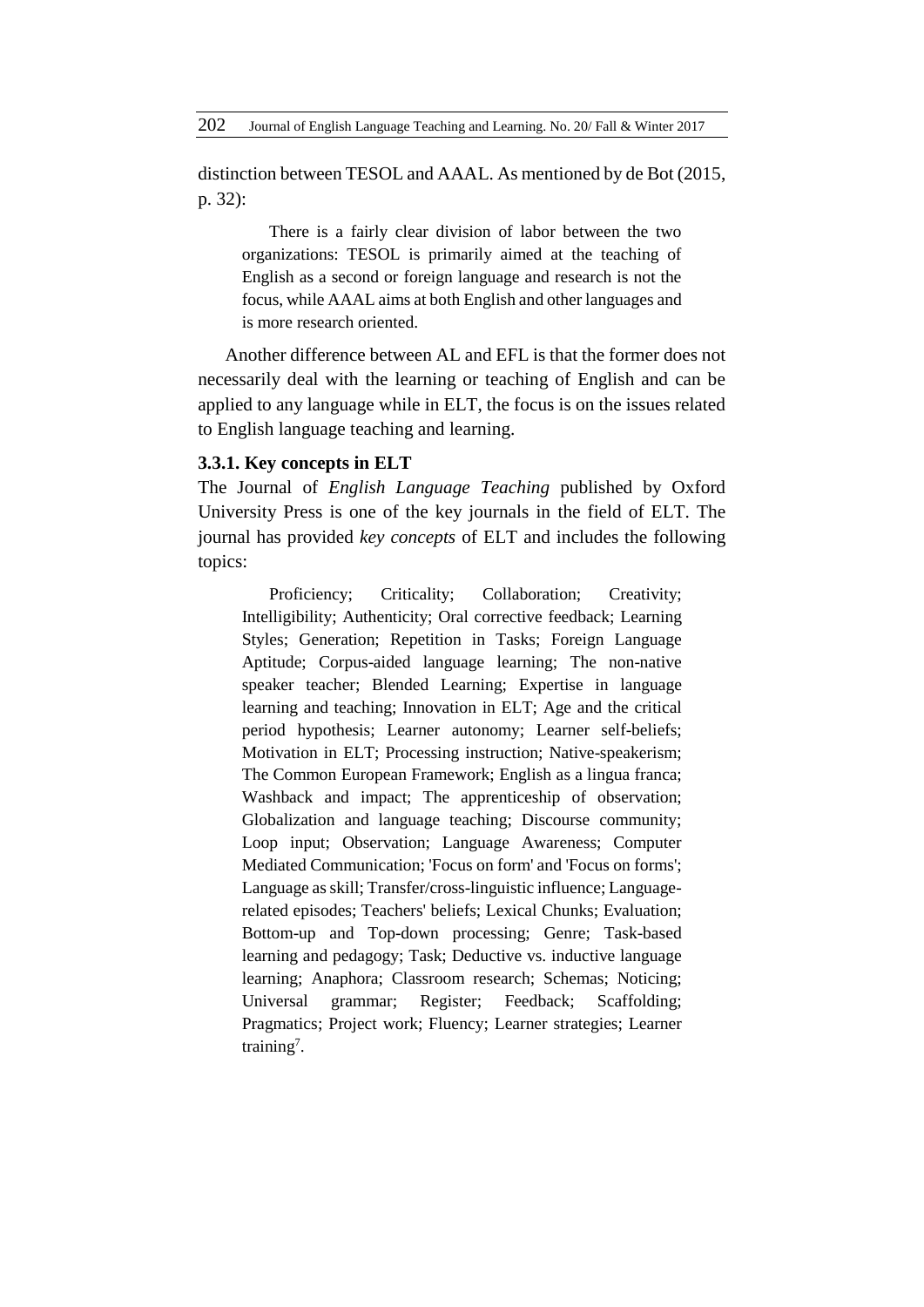#### **3.3.2. International ELT syllabuses**

In what follows, two international ELT syllabuses are taken into consideration to provide a benchmark for comparison.

#### *3.3.2.1. The Chinese University of Hong Kong ELT programme*

The Master of Art programme in English Language Teaching at the Faculty of Education of The Chinese University of Hong Kong is based on a syllabus that strengthens the professional competence of practising English language teachers in Hong Kong. The programme is provided for English language teachers who decide to enhance their professional knowledge of second language teaching. The programme is also designed for first-year undergraduates who are not familiar with the English language. The programme description is cited as $8$ :

The salient features of the programme include an examination of current approaches to and theories of the systems of English through investigation of the cultural and sociological dimensions of the language in terms of language use, language learning and teaching, the structure of contemporary spoken and written English, as well as the roles of English in Hong Kong. The programme also examines theories of second language learning and teaching, and considers current approaches and methods in second language teaching together with their application to teaching English language in Hong Kong. The programme provides a series of subject knowledge courses in the first year, followed by more pedagogically-focused courses, or a project in the second year.

# *3.3.2.2. The University of Warwick ELT programme*

The University of Warwick MA programme in ELT is an accredited ELT programme run both domestically and internationally from the UK. For inexperienced teachers, two programmes are designed to develop important theoretical and practical knowledge:

- 1- MA in ELT (Studies and Methods);
- 2- MA in ELT (with a specialism in  $ICT^9$ ) (also available to experienced teachers).

For those with two or more years of teaching experience, the degree programmes are assigned according to teaching specialism: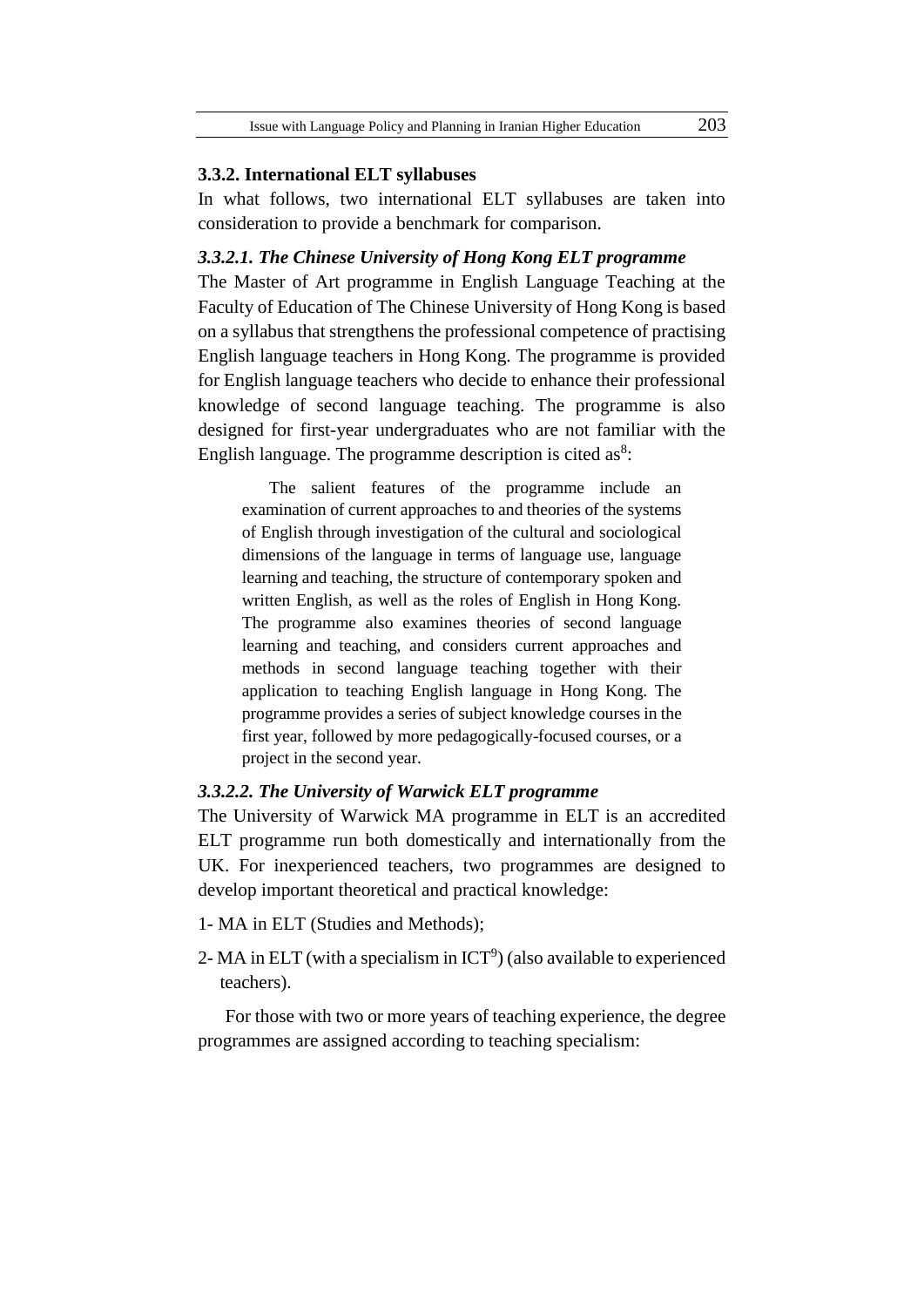- MA in ELT (a generalist route, with options for a range of specialist content)
- MA in ELT (with a specialism in ICT) (also available to nonexperienced teachers)
- MA in ELT (with a specialism in English for Specific Purposes (ESP) and English for Academic Purposes (EAP))
- MA in ELT (with a specialism in English for Young Learners)
- MA in ELT (with a specialism in Testing and Assessment)
- MA in ELT (with a specialism in Teacher Education)

### **3.3.3. Local ELT syllabuses**

The ELT syllabus in Iranian higher education, comparing it with the two foregoing international syllabuses, suffers from a lack of rigorous foundation. As advocated by Atai and Mazlum (2013, p. 389) "there is neither a programme evaluation nor an ELT evaluation model and national-level policies are not re-examined at planning level." ELT/TEFL syllabuses, journals, and conferences do not adequately represent a proper conceptualisation of the field of ELT. In what follows, the aim and objective of the programme and the syllabus proposed by The Ministry are discussed and then the ELT national syllabuses of the two recognised universities in Iran are presented as case studies.

### *3.3.3.1. ELT introduced by The Ministry*

The Ministry introduces the MA programme in ELT as enjoying the following objective $10$ :

The aim of establishing the MA program in ELT is to educate qualified individuals to teach English language in universities and higher education institutes in order to fulfil the needs of the society to complement the expert force in researching language teaching problems and **translating** different English texts to Farsi and vice versa. Those who are accepted for this program will complete their previous knowledge regarding various aspects of language in general and improving their English language in particular, will be acquainted with **theoretical** issues, methods, and strategies to teach this language in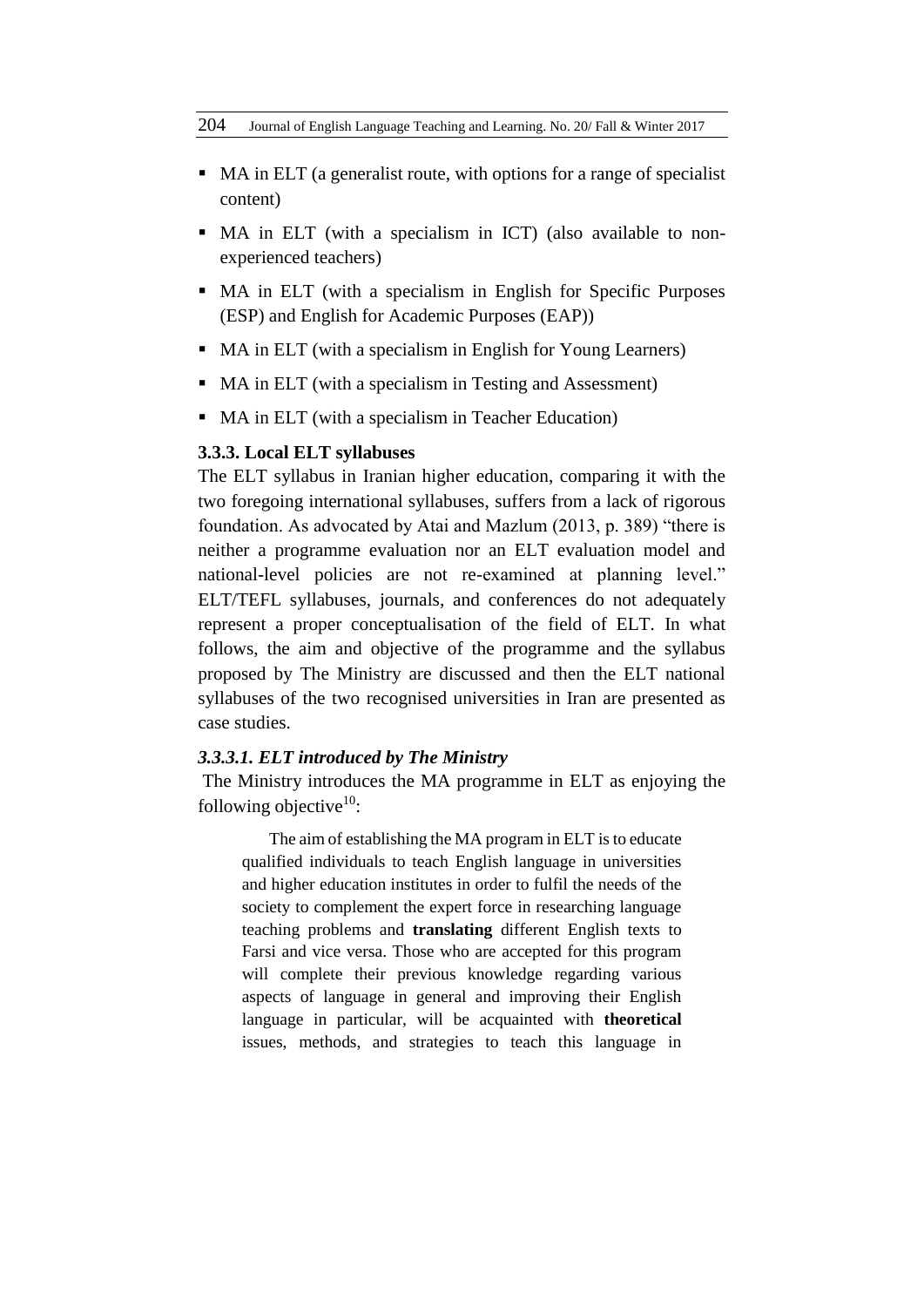universities after the Islamic revolution (Translated from Persian).

In the foregoing introduction, two words stand out— translating and theoretical aspect. It is not clear how an ELT programme would benefit from translating or theoretical aspects of language. The ELT syllabuses for PhD and MA programmes put forth by The Ministry are outlined in Table 3 (Translated from Persian) $11$ :

### Table 3

| PhD in ELT                              | <b>MA</b> in ELT                 |  |
|-----------------------------------------|----------------------------------|--|
| Required Courses:                       | Required Courses:                |  |
| First language acquisition              | Issues in linguistics            |  |
| Second language acquisition             | Phonology for TESOL              |  |
| Advanced testing                        | Methods of teaching foreign      |  |
| Syllabus design                         | languages                        |  |
| Critic of language teaching methods     | Methods of research              |  |
| Advanced research methodology           | <b>Translating Islamic texts</b> |  |
| Syntactic argumentation                 | Contrastive linguistics and      |  |
|                                         | error analysis                   |  |
| <b>Optional Courses:</b>                | Teaching language skills         |  |
| Language science                        | Practise teaching                |  |
| Sociolinguistics                        | Testing a foreign language       |  |
| Psycholinguistics                       | Psycholinguistics                |  |
| Computational linguistics               | English for special purposes     |  |
| English for specific purposes           | Seminar (language teaching)      |  |
| Language policy and planning            | Discourse analysis               |  |
| Discourse analysis                      | Translating Islamic texts        |  |
| <b>Educational theories</b>             |                                  |  |
| Learning theories                       | <b>Optional Courses:</b>         |  |
| Neurolinguistics                        | Advanced writing                 |  |
| Teaching English literature             | Materials preparation            |  |
| Renaissance literature                  | Applied linguistics              |  |
| Poem and philosophy in English          | English literature 1             |  |
| literature                              | English Literature 2             |  |
| Literature from a linguistics viewpoint | Sociolinguistics                 |  |
|                                         | Literature and linguistics       |  |
|                                         |                                  |  |

*ELT syllabus in PhD and MA programmes suggested by The Ministry*

The PhD and MA syllabuses proposed by The Ministry, have ambiguously merged the three language programmes of AL, ELT, and Linguistics. Courses such as Syntactic Argumentation, Discourse Analysis, Phonology in TESOL, and Translating Islamic Texts are well behind the scope of ELT. In its current state, most of what Iranian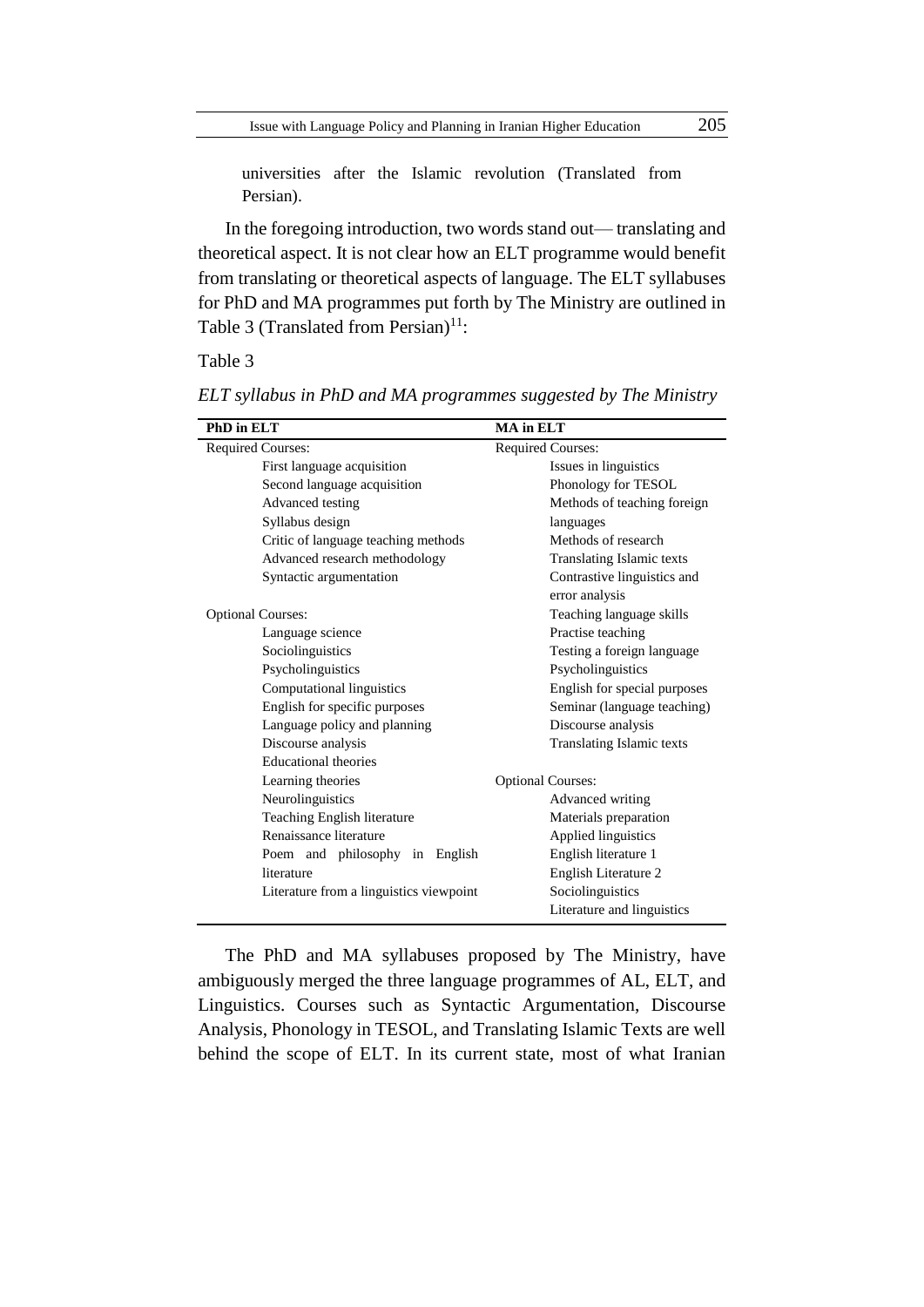universities do in their ELT departments has more to do with a mixed syllabus that integrates Linguistics, AL, and ELT. As will be discussed in the following sections, it is clear that the type of national policies determined by The Ministry has negatively influenced the implementation of these policies at the local level.

### *3.3.3.2. ELT at the University of Tehran*

*The* University of Tehran (UT) is the top-ranked university in Iran. The UT has both MA and PhD programmes in ELT/TEFL (Translated from Persian). The syllabus for each programme is represented in Table  $4^{12}$ .

Table 4

| PhD in ELT                      | <b>MA</b> in ELT                     |  |
|---------------------------------|--------------------------------------|--|
| Advanced research method        | Teaching principles                  |  |
| Language science                | Research methodology                 |  |
| Critical evaluation of teaching | Issues in linguistics                |  |
| methodology                     | Advanced writing                     |  |
| Material development            | Statistics and informatics           |  |
| Second language acquisition     | <b>Educational phonology</b>         |  |
| Syntactic argumentation         | English for specific purposes        |  |
| English for specific purposes   | Seminar (language teaching issues)   |  |
| First language acquisition      | Discourse analysis                   |  |
| Testing                         | Psycholinguistics                    |  |
| Discourse analysis              | Practise teaching                    |  |
| Learning theories               | sociolinguistics                     |  |
| Sociolinguistics                | Language testing                     |  |
| Dissertation                    | Language skills                      |  |
|                                 | Contrastive analysis                 |  |
|                                 | Applied linguistics                  |  |
|                                 | Material development and preparation |  |
|                                 | Thesis                               |  |

*ELT syllabus in PhD and MA programmes suggested by The UT*

Table 4 reveals that the ELT syllabus both at PhD and MA levels suffers from overlapping issues. Courses such as Language Science and Syntactic Argumentation at PhD level and Issues in Linguistics, Educational Phonology, Psycholinguistics, and Applied Linguistics at MA level do not accurately match with the objectives of ELT programmes.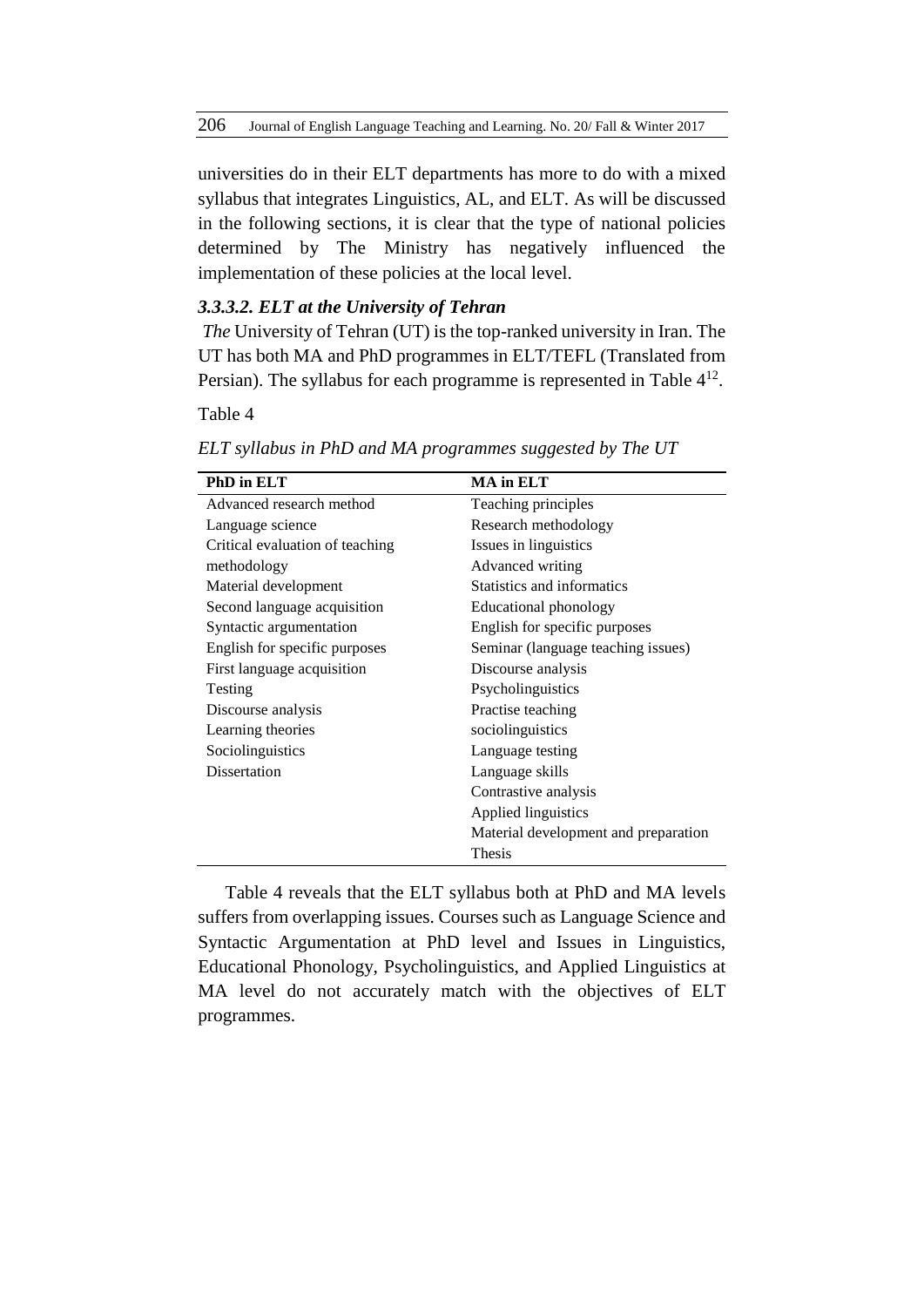#### *3.3.3.3. ELT at Ferdowsi University of Mashhad*

Ferdowsi University of Mashhad (FUM), Mashhad, Iran, has an outstanding reputation in language programmes which introduces the aim of its MA programme in ELT/TEFL in accordance with the purposes introduced by The Ministry (the aim of the programme is stated at [\[https://www.um.ac.ir/Faculty-wndMore-cid-199-id-](https://www.um.ac.ir/Faculty-wndMore-cid-199-id-12.html)[12.html\]](https://www.um.ac.ir/Faculty-wndMore-cid-199-id-12.html)). The introduction to ELT clearly shows that the constitution of the MA programme at FUM is not what a true ELT programme should represent. For instance, part of the programme objective is related to the *translation* of English texts to Persian and vice versa, which notably has nothing to do with ELT. The analysis of FUM's MA syllabus provides further evidence that ELT is not concomitant with the standard objectives of an ELT programme as acknowledged internationally. Regarding FUM, the MA syllabus in ELT contains<sup>13</sup>:

Working with computer; applied linguistics; sociolinguistics; discourse analysis; advanced writing; material preparation; seminar; issues in linguistics; pedagogical phonetics; teaching methodology; research methodology; contrastive linguistics; teaching language skills; language testing; psycholinguistics; English for special purposes; ESP (translated from Persian).

The syllabus proposed by FUM also has overlapping issues with AL and Linguistics. It seems, therefore, that the programme is not specifically designed to improve English language teaching. In essence, MA students are required to pass a variety of theoretical aspects of language, and the programme seems to be more research- and theoryoriented rather than teaching- and practice-oriented.

# **4. Implementing Language Programmes 4.1. Language Journals in Iran**

One of the major problems with language policies in Iran is related to the nature of scientific journals that are accredited by The Ministry. To our best knowledge, there are 26 scientific journals related to language studies (refer to Appendix A for a representative list of Iranian language journals).

The ELT syllabus of The Ministry and some Iranian universities showed that there are identity clashes among ELT academics regarding the topics that should be included within an ELT programme. Along the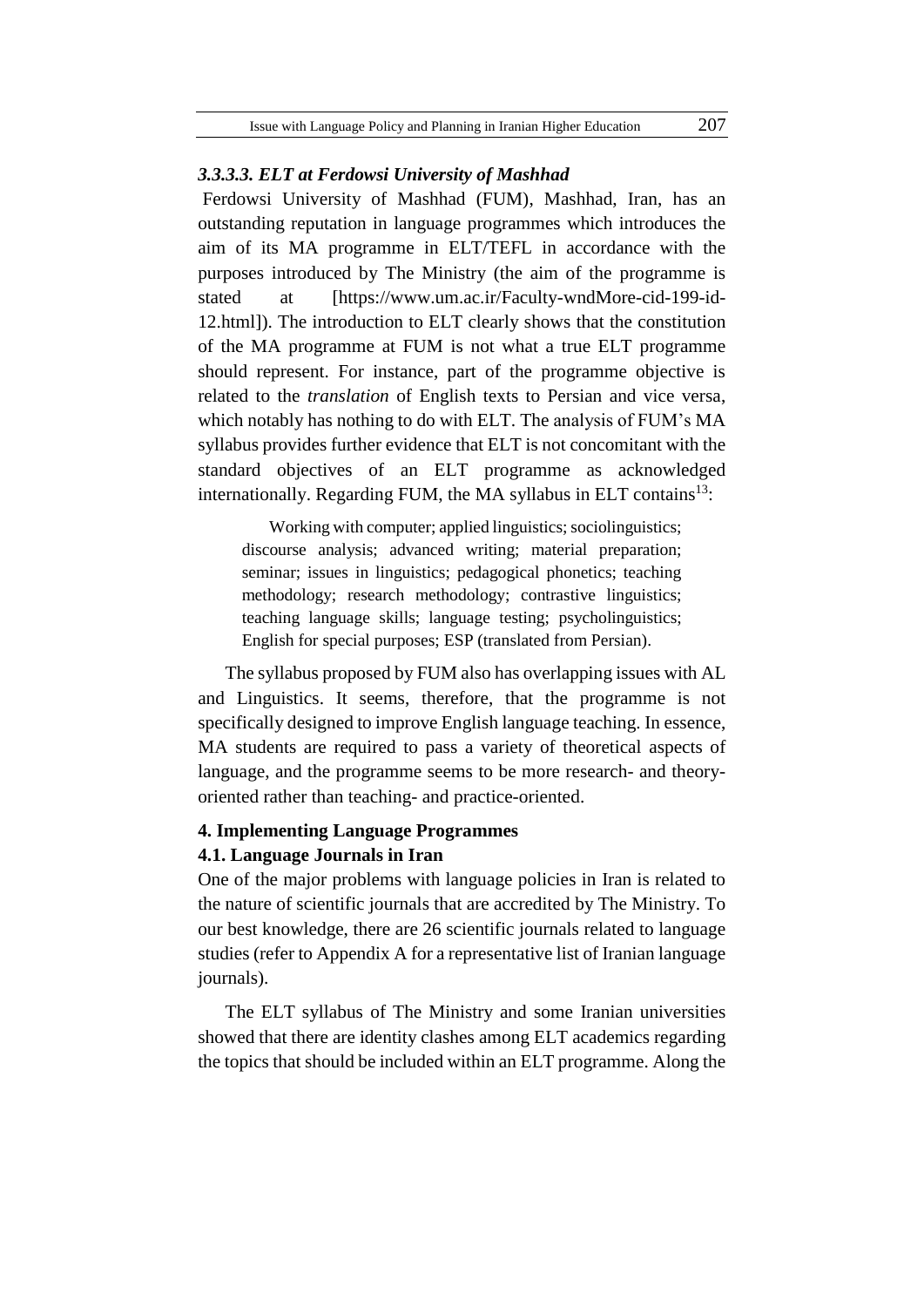same lines, it is not surprising to see some language journals that have misrepresented the scope of ELT. Since ELT programmes in Iran do not have a clear-cut boundary, it is likely to see some ELT journals with inappropriate publications. In what follows, some sample journals labelled as ELT, TEFL, Linguistics, Applied Linguistics, or Applied Language Studies are selected and some articles are analysed as some proof showing that the name and the scope of the journal do not represent its content accurately and to highlight the mismatch between the two.

### **4.1.1. Journal of Teaching Language Skills**

The *Journal of Teaching Language Skills* (Published by Shiraz University) is dedicated to publishing scientific articles in areas of teaching and learning of English as a foreign and second language. On the journal homepage, it is mentioned that  $14$ :

The *Journal of Teaching Language Skills* also welcomes contributions written in English on Applied Linguistics and related interdisciplinary fields which include but are not limited to the following: first/second language acquisition, sociolinguistics, psycholinguistics, discourse and pragmatics, TESL or EFL, language evaluation/testing, and teaching methodology. Likewise, articles on topics dealing with teaching literature and using literature in teaching English are accepted to be reviewed.

Regarding the aim and scope of this journal, it is evident that the title of the journal and its aims are not congruent with one another. Moreover, the scope of the journal is so broad that it is in danger of losing its effectiveness, and the journal does not focus on the teaching of language skills as claimed. The *Journal of Teaching Language Skills* accepts articles on issues such as ELT, literature, testing, and AL.

## **4.1.2. English Language Teaching Journal**

The *English Language Teaching Journal* is published by [Imam](http://www.ikiu.ac.ir/en/)  [Khomeini International University,](http://www.ikiu.ac.ir/en/) Qazvin, Iran. In volume 2, issue 1 (2015) of this journal, an article is published and entitled as: 'Examining the Interactional Metadiscourse Markers in Iranian MA Applied Linguistics Theses'. This article is clear evidence of a paper which is not related to ELT —it is more closely associated with Applied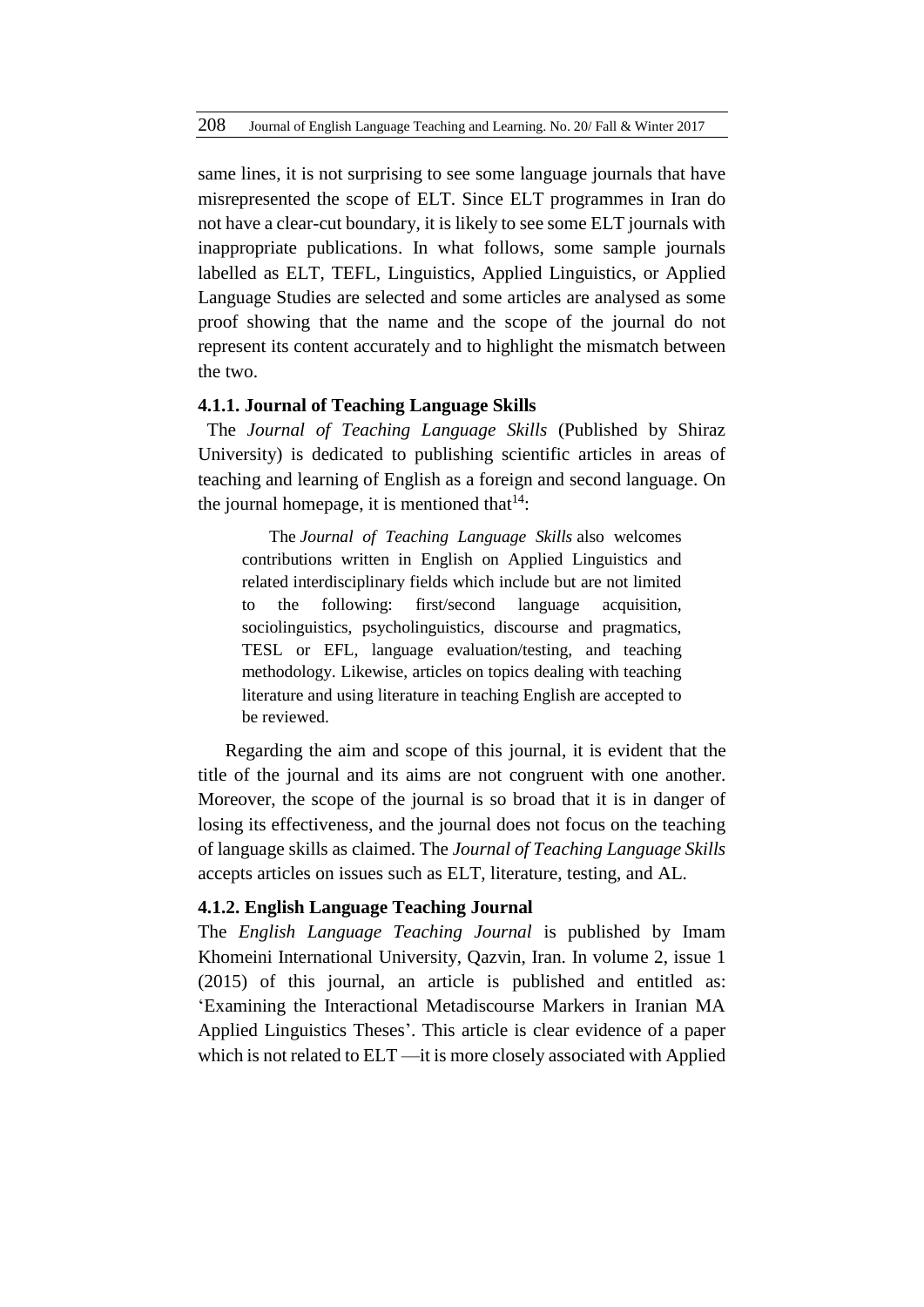Linguistics or journals on rhetoric. In addition, in volume 3, issue 1 (2016) another article is published entitled: 'A Corpus-driven Investigation into Lexical Bundles across Research Articles in Food Science and Technology' which is again an out-of-place publication. The topic of *food sciences* and *technology* barely (if never) contribute to the field of ELT. Although the studies are valuable for increasing our understanding of the nature of language, they do not fit into an ELT journal. The articles mentioned are more related to journals about AL or discourse. Therefore, cases of misrepresenting ELT are observed in this journal as well.

### **4.1.3. Journal of Researches in Linguistics**

This journal is published by the University of Isfahan, Iran. The title of the journal embraces Linguistics and it is supposed that articles related to core Linguistics be published in it. All the same, in volume 4, issue 6 (2012), an article is published entitled ['The Prospect of Teaching](http://uijs.ui.ac.ir/jrl/article-1-266-en.pdf)  [Persian to Non-Iranians'](http://uijs.ui.ac.ir/jrl/article-1-266-en.pdf). As the title suggests, the article has nothing to do with Linguistics. The article is more suitable for language teaching journals. Similarly, in volume 7, issue 1 (2015), another article is published entitled 'Critical Analysis of Grammatical Metaphor in Political Discourse of Local Newspapers' which is yet another case of misunderstanding the scope of ELT, Linguistics, and Applied Linguistics. The journal has gone further and included translation studies among its papers. In volume 4, Issue 6 (2012) an article entitled 'Setting up a Model for Translation Quality Assessment and Describing Two Types of Feedback in Translation Classes' is published. As the title suggests, the *Journal of Researches in Linguistics* has not a clear scope and the term linguistics is not fully adhered to in the acceptance of some articles for publication. Some overlapping cases were also observed among the published articles that blurs the scope of ELT, Linguistics, and AL.

### **4.1.4. Journal of Applied Research on English Language**

In another Iranian journal entitled *Applied Research on English Language* published by the University of Isfahan, Iran, traces of misunderstanding were observed. As the name of the journal suggests, the readers expect to see articles that deal with the application of research on the English language. In volume 2, issue 2 (2013), however,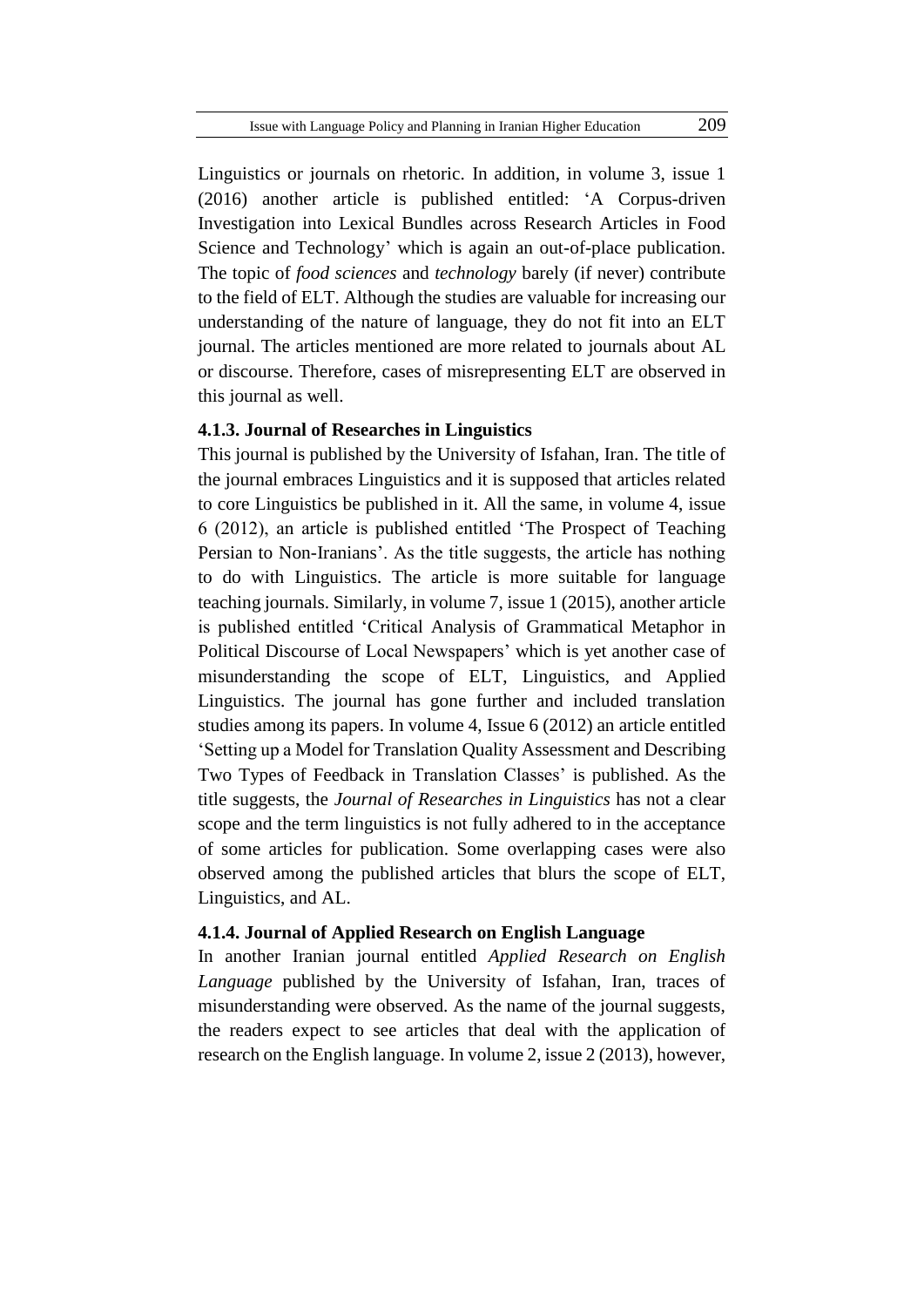an article entitled 'The two *be*'s of English' is in essence a study without no direct application to language problems; the article is in fact closely related to a pure Linguistics journal. There is no application of the findings of the study to real-world problems, as the article only discusses linguistic elements. In volume 2, issue 1 (2013), there is another article entitled 'Translating the Poetry of Apollinaire: Description of a Project'. Needless to say, this article is not related to English language. In fact, this article is about translation studies, applicable to every language and is not exclusive to English language. In 'The Importance of Studying Metadiscourse', which is published in volume 1, issue 2 (2012), the main goal of the paper is claimed to deal with metadiscourse and its place in second language instruction. In this article too, the focus is not on the English language and can be applicable to other languages.

Among the 26 Iranian journals on language and linguistics (there may be other language journals that we might not be aware of), the titles of some journals seem vague and their content does not match with the journals' titles. The ambiguity arises from the fact that, in some cases, the name and scope of the journal are not congruent with what the journal actually publishes. Moreover, the journals' names are so broad that they can hardly attract specific readership as no clear criteria of what should be included in the journal are identified.

One interesting point to note is that among the Iranian journals on language and linguistics, there is no specialised journal that covers a specific area of language or linguistics (such as pragmatics, second language writing, etc.). The journals' aim and scope are so broad that there is a danger of losing their readership or they might not satisfy the special needs of the researchers in Iran. For instance, if one needs to find out information about LPP among Iranian journals, it is not possible to find any journal since the journals are not specialised. If the journals were more specific and focused with regard to their aim and scope, they would surely have a greater impact on the language and linguistics community of researchers in Iran.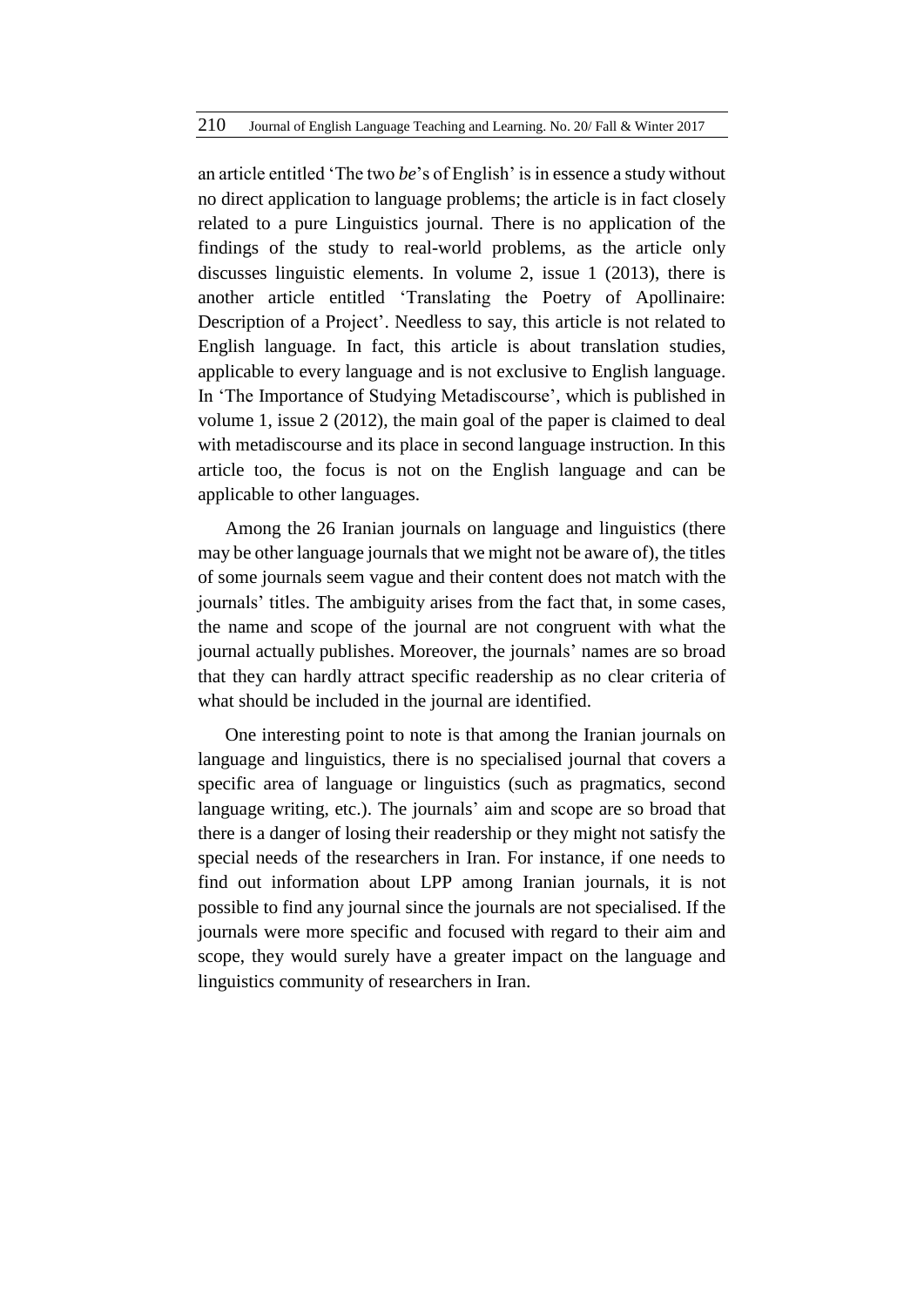#### **4.2. Language Conferences in Iran**

Like some Iranian journals on language and linguistics, conferences in these areas also suffer from lack of face validity with regard to the scope of the conference and the articles accepted for oral or poster presentation.

One case in point is 'The First National Conference on Investigating Issues on English Language Teaching (2016)' that was held in Sarab, Iran, under the affiliation of Islamic Azad University. Although the conference is supposed to accept articles on ELT (as the name of the conference suggests), the conference themes are generous and accept articles related to literature and translation as well.

In another ELT conference, held in Urmia University, Urmia, Iran (20-22 May 2013), entitled 'International Conference on Current Trends in ELT (putting the learner in the spotlight)', there are traces of misunderstanding and overlapping. In the conference booklet (p. 16), an article is published entitled 'Translation of English Passive and Unaccusative Verbs into Farsi: A Comparative Study of Three Translations'. The first glance at the abstract shows that the paper is suitable for a conference related to translation studies— not an ELT conference that is attempting to put the *learner* in the spotlight. To provide another example of mismatch and misunderstanding, on page 52 of the booklet, an article entitled 'Linguistic Capital in Iran: Using Official Language or Mother Tongue' is published that deals with the official language of Iran and its effect on other Iranian indigenous languages. Likewise, in this paper, there is no trace of English or any focus on the learner. This paper seems to be more related to an AL conference. Similarly, on page 71 of the conference booklet, an article is published entitled 'Investigating the Language Knowledge Impact on Translators' Performance'. In the abstract of the paper, the objective mentioned is 'an investigation of the translations of Arabic-speaking and Persian-speaking students'. This leads us to believe that ELT is seriously misrepresented in this conference and, therefore, it is not only by chance that some articles are misplaced.

In another case, in the Sharif ELT Conference (December 17, 2015) abbreviated as SELT, three articles are found that are incorrectly cited in the conference pamphlet. Similarly, as we observed in other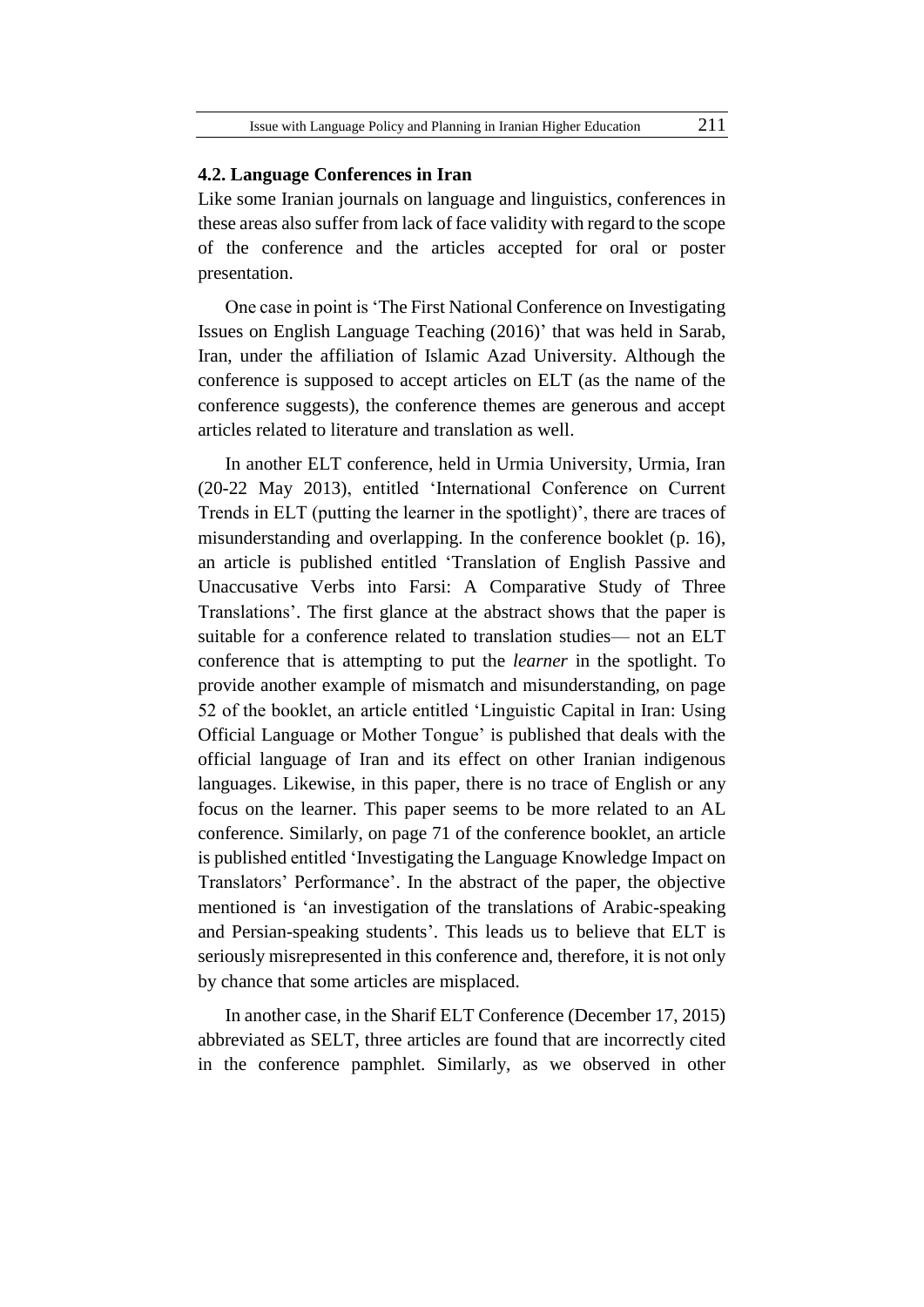conferences, the following papers are more suitable for conferences about Applied Linguistics or discourse studies. They provide trivial or no information on the nature of English language teaching (titles can be found at selt.sharif.ir):

- 1- The Effect of Physician's Gender on the Opening Phase in Iranian Medical Interactions (Oral Presentation);
- 2- Examining the Validity of Iranian National University Entrance Exam: A Cognitive Perspective on the Discourse Cloze Test (Poster Presentation);
- 3- Critical Discourse Analysis of the Interpellation of Science Minister by the Representatives of the 9th Tenure of Islamic Parliament of Iran: Van Dijk's Approach (Oral Presentation).

As a comparison, the themes of an ELT conference held at the University of Macau, China (31 January 2015) entitled 'Departing from Tradition: Innovations in English Language Teaching and Learning' is presented here. The conference themes included: Second Language Acquisition, Language Transfer, Classroom Techniques/Methods, Testing and Assessment, CALL, Independent Learning/Learning Autonomy, Materials Development, Sociolinguistics and Pragmatics, Corpus Linguistics, and Research and Professional Development. In this instance, it is clear that the themes are closely related to the teaching of language, and issues such as translation or theoretical aspects of Linguistics are not included among the conference themes<sup>15</sup>.

### **4.3. Language Associations in Iran**

There are two main associations in Iran related to language studies. One is Teaching English Language and Literature Society of Iran (TELLSI) and the other is The Linguistics Society of Iran (LSI). Both of these associations are under the governance of The Ministry.

TELLSI was established in 2007 as an association to improve the quality of teaching and research in the domain of TEFL or ELT. As mentioned in the TELLSI commission, the aim of the association is cited as<sup>16</sup>:

TELLSI was established to improving English Language Teaching and Literature, improving the quality of experts, and to improve teaching and research in areas of English language.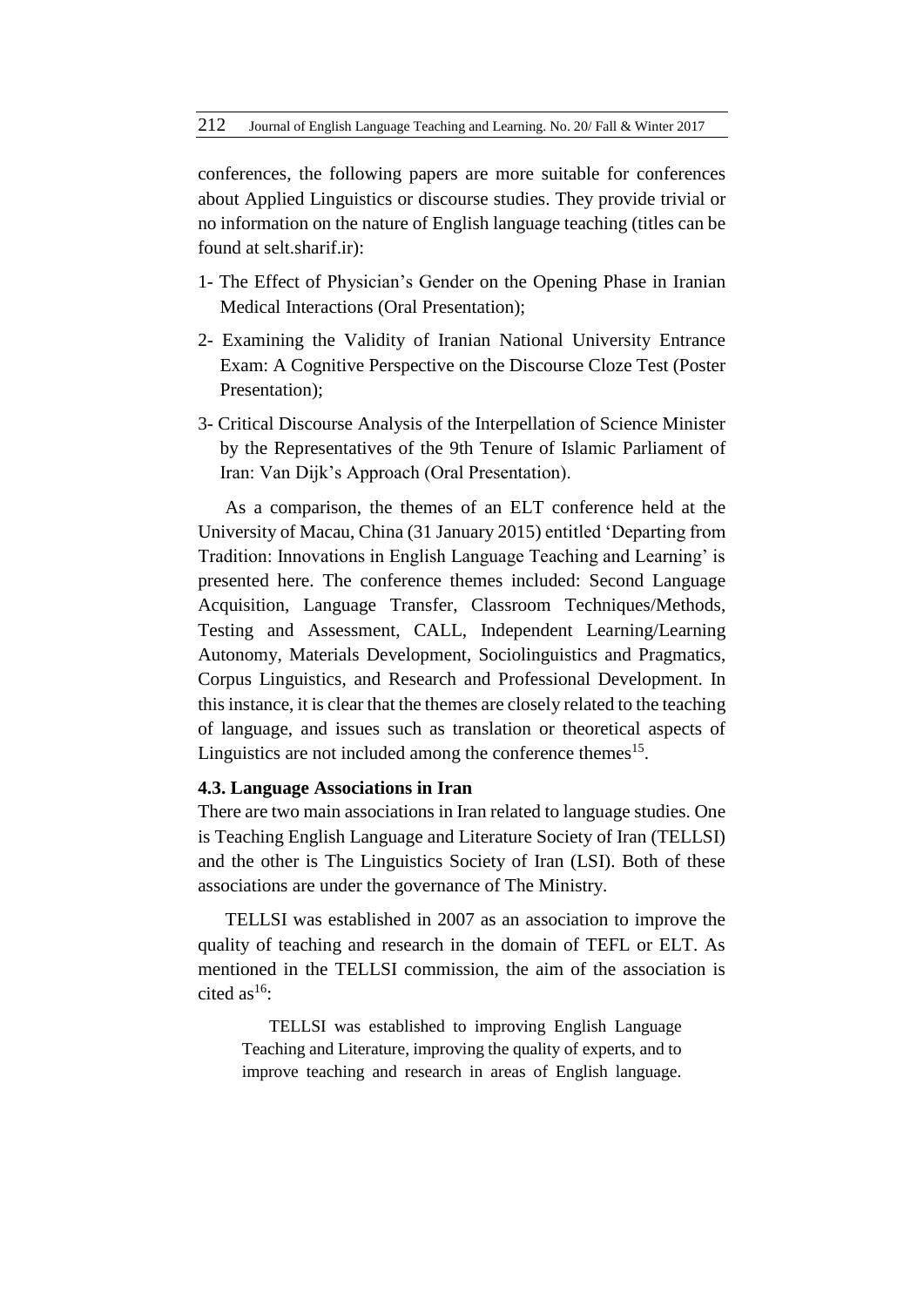TELLSI has collaboration with experts that know the English science<sup>17</sup>, doing scientific research with related organisations and conducting conferences (Translated from Persian).

The association publishes a scientific journal (though there are no traces of the journal themes or scope on TELLSI website) called *TELL* accepting papers related to English language teaching and literature. However, after finding (painstakingly) the journal archive in sites such as 'magiran.com' and 'sid.ir' (and not on the TELLSI website), we observed that the journal encompasses more than ELT and literature. The following articles are not congruent with the association's aims and are against its commission. The following articles are more related to AL or are neither related to teaching English nor English literature:

- Coercive Power Enactment: The Case of Multimodal Interruptions (Tome 24, Fall & Winter, 2015);
- A Comparison of Moves in Conclusion Sections of Research Articles in Psychology, Persian Literature and Applied Linguistics (Tome 24, Fall & Winter, 2015);
- Linguistic Politeness and its Relationship with Data Collection Preferences (Tome 23, Spring & Summer, 2015);
- A Cross-Cultural Study of Hedging Devices in Discussion Section of Applied Linguistics Research Articles (Tome 7, Summer, 2008);
- Iranian Women's Negative Face in The Construction of Their Identity (Tome 5, Winter 2008);
- Acquisition of Syntactic Structures in L1 (Tome 4, Fall, 2007);
- University Students' Test-Taking Strategies and their Language Proficiency (Tome 1, Winter, 2006).

LSI, another national language association, is founded in 2001 and aims at empowering linguistic and cultural research, collaborating with other organisations in conducting research related to Linguistics and language studies, conducting conferences and the publication of scientific manuscripts. LSI's aims are as follows: 'to expand and improve Linguistics and to improve research and teaching quality related to Linguistics and Applied Linguistics, and educating experts' (translation from Persian). LSI also collaborates with scientific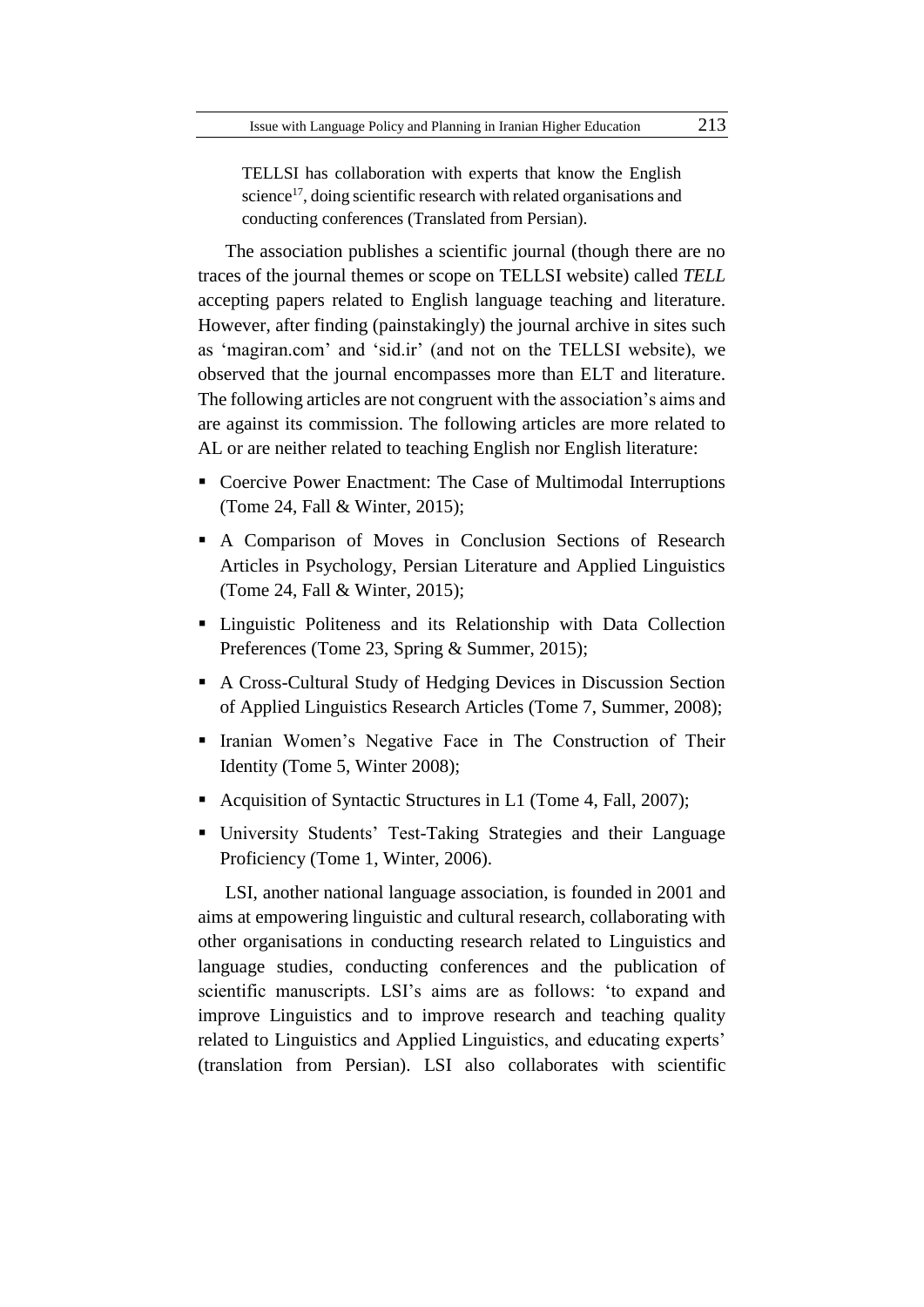associations in areas related to scientific themes of the LSI [\(http://lsi.ir\)](http://lsi.ir/). However, the journal has published some articles that seem to be more related to literature—not Linguistics:

- Meter and Rhyme as Two Criteria for Archaism of Aral Poetries: A Case Study of Meter and Rhyme in Yarsan Kalams [\(volume 10, issue](http://lsi-linguistics.ihcs.ac.ir/issue_385_409_Volume+10%2C+Issue+20%2C+Winter++and+Spring+2015%2C+Page+1-128.html)  [20,](http://lsi-linguistics.ihcs.ac.ir/issue_385_409_Volume+10%2C+Issue+20%2C+Winter++and+Spring+2015%2C+Page+1-128.html) Winter and Spring 2015);
- The Force of Poem [\(volume 2, issue 4,](http://lsi-linguistics.ihcs.ac.ir/issue_348_354_Volume+2%2C+Issue+4%2C+Autumn+2006.html) Autumn 2006);

### **5. Summarising the Main Findings**

This study provides a clear case showing that there are serious problems with regard to the manifestation of the three main language programmes of ELT, Linguistics, and Applied Linguistics both at national and local levels and how they are represented in Iranian context. We proposed that language programmes should be reorganised, and their boundaries should be determined with greater precision in the Iranian context for the purpose of providing a sound language planning. The confusion over the terms ELT, AL, and Linguistics outlined in this paper has influenced the implementation of language programmes in areas related to language conferences, journals, and degree programmes.

Many academics in Iran who affiliate themselves with ELT, for example, know that (it is expected) what they are doing is not just ELT. As discussed earlier, many language conferences and journals in Iran that carry the umbrella term of ELT do not operate in relation to English language teaching at all but maintain a combination of ELT, Linguistics, literature, and AL. Many academics that affiliate themselves with ELT or TEFL, write articles in Persian, publish articles on language policy and planning, and try to improve and reinforce learners' identity in a way that has no relation to English language.

Based on what is happening now in Iran regarding language programmes, this article urges a renewal of language policies and planning both at national and local levels. In order to improve language programmesin Iran, and in order to introduce Iranian language diversity to the world, it is a *must* that academics in all fields of language reach a consensus on the boundaries of ELT, AL, and Linguistics. In its current state, LPP in Iran is like a *hotchpotch*; it embraces everything but it has no specific texture and discipline. A first step would be to set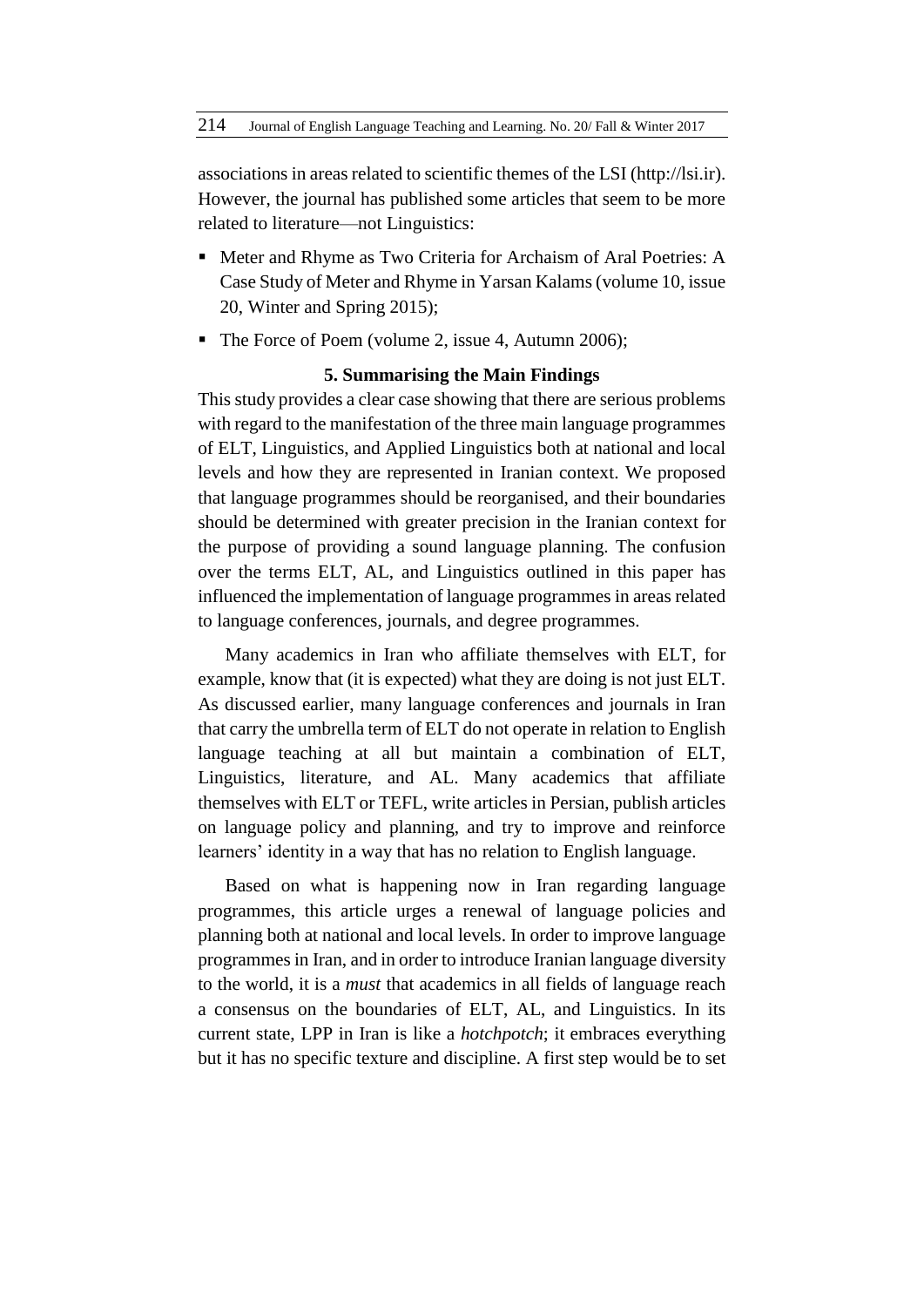boundaries, with a follow-on step of getting rid of the term ELT as an umbrella term (academics should stop using ELT blindly). What is currently being practised in Iran as ELT is indeed similar rather to AL. Currently, most language conferences in Iran sacrifice quality for quantity. It seems that for some conference managers, business and marketing concerns are more important. Thus, they may not care for the boundaries and accept more articles for publication (mostly because of economic reasons); thus, some unrelated articles which are contrary to the conference themes may be accepted for economic or other unrelated justifications. What follows are suggestions we propose for improving LPP in Iran:

- The two language associations in Iran should be more aware of the planning and systematisation of the different fields of ELT, Linguistics, and AL. Language associations in Iran should be more active and improve LPP in Iranian context. Although language policies and planning are dictated from officials, academics should make their voice heard by the policymakers and should be more aware of the implementation and planning of language programmes. It would be practical if there would be something like a national English teaching certificate that would be issued under the licence of TELLSI. TELLSI can send its representatives to other cities to improve teacher training and to enhance the quality of English teaching in private and public institutes. The Linguistics Society of Iran can standardise the linguistics syllabus of Iranian universities using the standards of prestigious universities throughout the world.
- Conferences and language journals should get rid of their obsession with using ELT and be more precise with reference to this term. ELT conferences, for example, should not consider marketing or personal goals since these impulses endanger quality and scientific merit. Conferences should follow specific guidelines and target applied and language teaching issues in Iran. They should have a clear and focused scope. There should be more surveillance over language institutes and conferences in Iran and the boundaries among the subcategories of language-related fields should be defined.
- Literacy studies, as well as official and indigenous languages, should also be the concern of national language policies in Iran.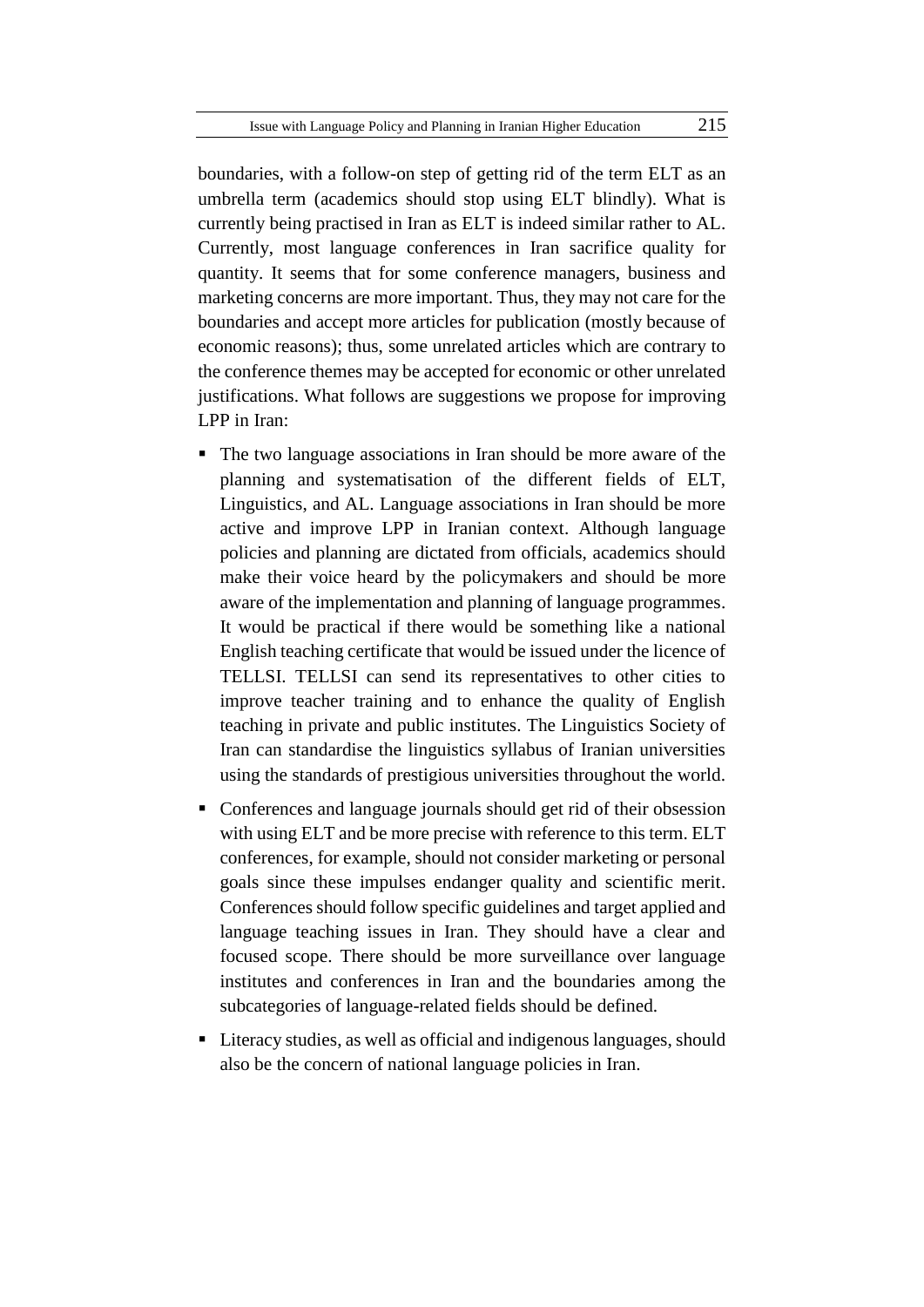- ELT programmes in higher education should be more organised and follow specific guidelines.
- Policymakers should increase their connection with students' needs over the country.
- Currently there is no grading of language journals and degree programmes in Iran. It would be constructive for there to be a committee of experts on grading and organising language journals and degree programmes in different universities. Moreover, articles should be more specialised and follow specific goals, as the scope of Iranian language journals is so broad that they may lose readership.
- The field of Applied Linguistics is a better substitution for ELT in the Iranian context. Since AL has a broader scope and includes studies on L1, L2, and translation, many studies that are not suitable for an ELT context would be applicable to AL. Moreover, there is a need for the establishment of the Applied Linguistics Association of Iran (ALAI), or something like this, which would establish a connection with other members of AILA. In addition, ALAI should be able to introduce Iranian culture and language to the world as empowering the teaching of Persian as a second or foreign language. ALAI can provide funding for the study of Persian and other ethnic languages for competent researchers across the world, and an essay prize for applied linguistics students. ALAI can monitor and plan academic courses and meetings in order to establish and promote applied linguistics as a registered academic programme in Iran.

### **6. Conclusion**

The findings of this study show that language programmes need to be strictly clarified to shape the implementation of ELT, AL, and Linguistics in Iran. It seems that language planning in Iran has not reached a consensus over the clarification of the scope and content of the language programmes as ELT, Linguistics, and AL. Language planning at both national and local levels need alteration. At the national level, language policies should place more emphasis on the clarification of language programmes, giving less opportunity for subjective manipulations. The national policies on English language teaching, nonetheless, are at odds with the public's needs and aspirations to learn English (young adults want and need to learn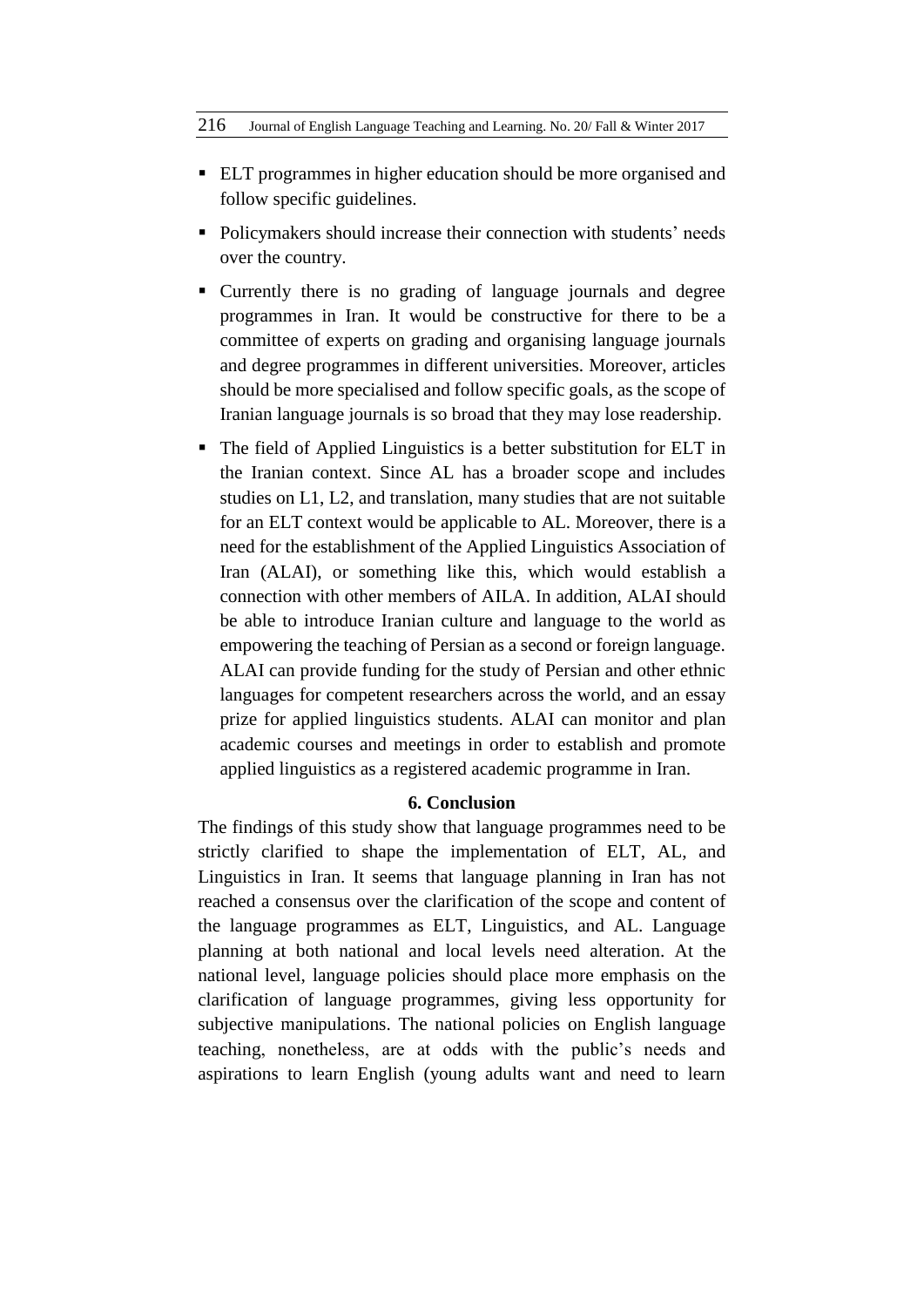English and policymakers should accept this fact). That being said, at the national level, LPP does not attract a required amount of attention, and hence has created a situation where the local practitioners and decision-makers can decide subjectively and unprofessionally.

At the local level too, most language planning is done haphazardly, without a clarified objective or rationale to help improve LPP in Iran. It seems that the detachment of national policymakers and local decisionmakers has led to a chaotic implementation of language programmes such as the case of language conferences and journals.

Currently, language programmes in Iran are vague and in need of serious amendments. There needs to be more surveillance over language planning in the Iranian higher-education context with regard to national language conferences, scientific journals, associations, and institutes. That said, the aim of this paper was not to criticise a particular group of academics or language policymakers. The aim of the current study was to sharpen the readers' and researchers' mind to understand what is actually happening in the Iranian higher education system with regard to LPP. The paper contributes then, to both theory and practice and suggests amendments in language policies and planning in Iran, with regard to both national and local policies advancing tougher surveillance and commitment to quality.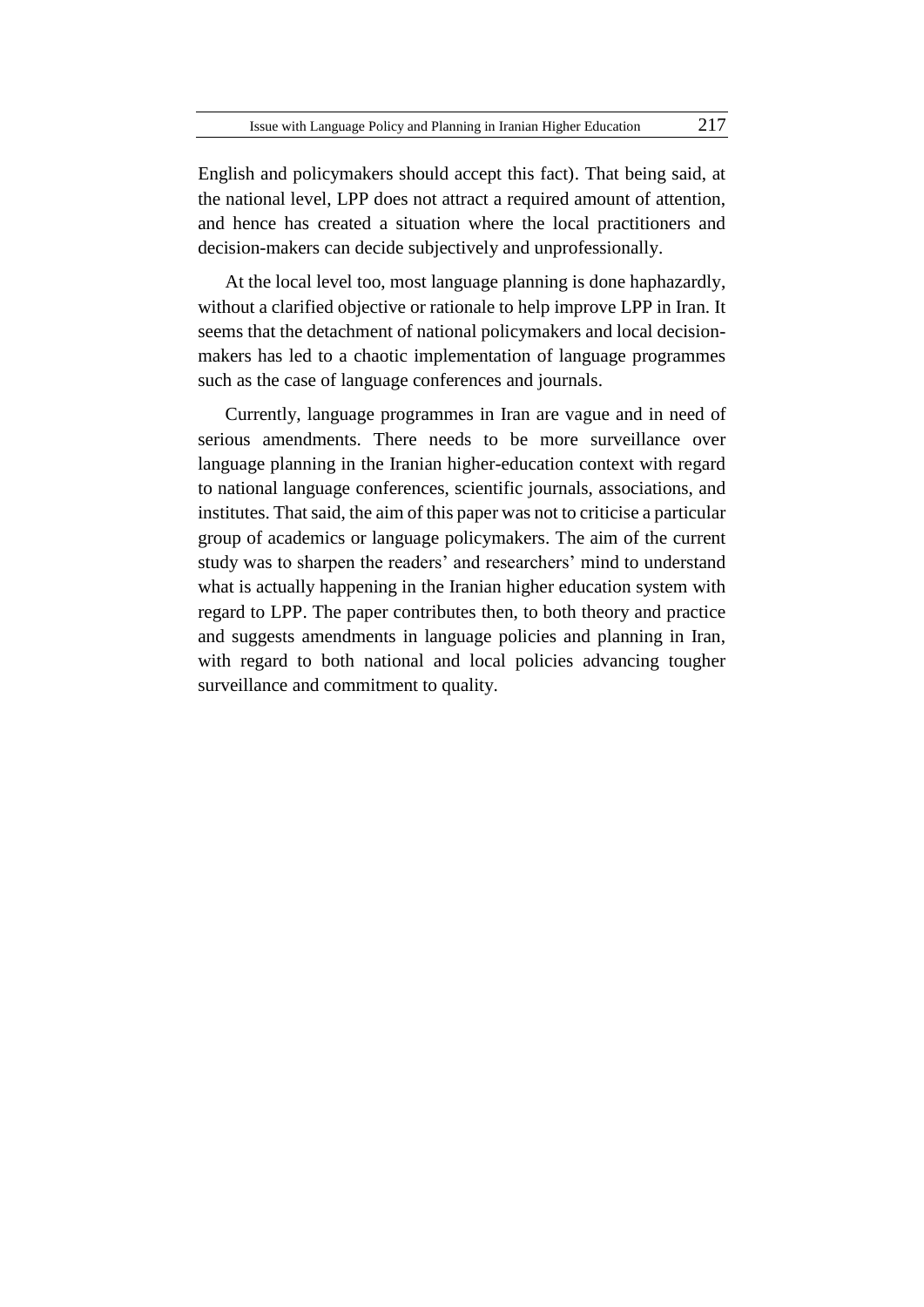#### **Endnotes**

https://www.linguisticsociety.org/resource/science-linguistics

https://www.linguisticsociety.org/what-linguistics

http://hallidaycentre.cityu.edu.hk/acila62/about.aspx

http://linguistics.mit.edu/undergraduate

http://www.aaal.org/?page=DefAPLNG

http://www.aaal.org/?page=AboutAAAL

https://academic.oup.com/eltj/pages/key\_concepts

[http://www.fed.cuhk.edu.hk/higherdegree/eng/master/melt/master\\_melt\\_](http://www.fed.cuhk.edu.hk/higherdegree/eng/master/melt/master_melt_)

description.htm

<sup>9</sup> Information and Communications Technology

http://old.msrt.ir/fa/prog/ApprovedCourses/Forms/AllItems.aspx

http://old.msrt.ir/fa/prog/ApprovedCourses/Forms/AllItems.aspx

http://ffll.ut.ac.ir/endept

https://www.um.ac.ir/Faculty-wndMore-cid-199-id-12.html

http://jtls.shirazu.ac.ir/journal/about

https://fah.umac.mo

<sup>16</sup> [www.tellsi.org](http://www.tellsi.org/)

It is not clear what is meant by *English science*.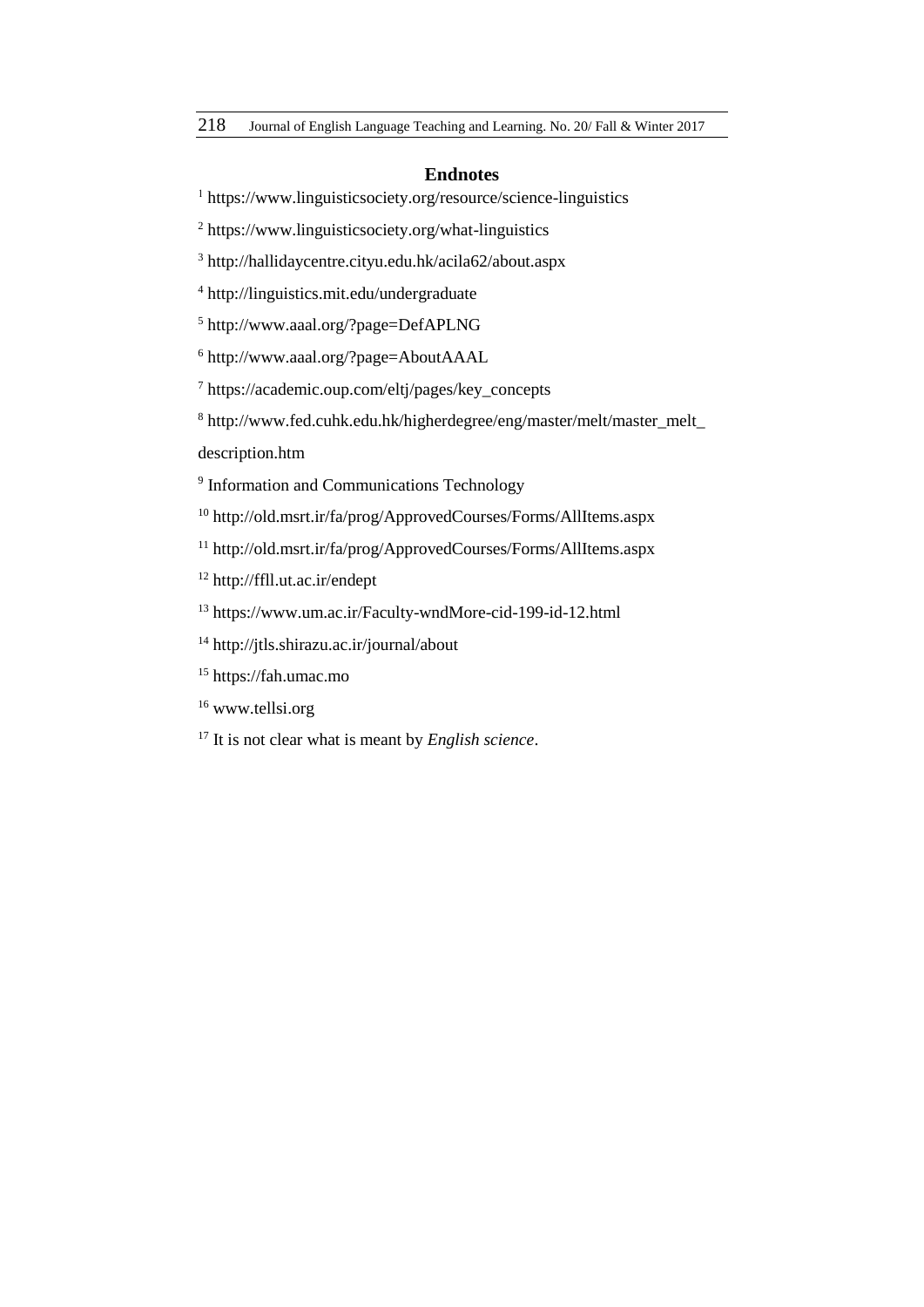#### **References**

- Asl, E. S. (2013). Multilingualism in Iran; unity or pluralism? (A case study in East Azerbaijan Province). *Research on Humanities and Social Sciences*, *3*(18), 83-89.
- Atai, M. R., & Mazlum, F. (2013). English language teaching curriculum in Iran: Planning and practice. *The Curriculum Journal*, *24*(3), 389-411.
- Blommaert, J. (2009). Language policy and national identity. In T. Ricento (Ed.), *An introduction to language policy: Theory and method* (pp. 238- 254). Oxford: Blackwell.
- Borjian, M. (2015). Bridge or wall? English language in Iran. In N. Wadham-Smith & D. Whitehead (Eds.), *Didgah: New perspectives on UK-Iran cultural relations* (pp. 201-222). London: British Council.
- De Bot, K. (2015). A history of applied linguistics: From 1980 to the present. London, New York: Routledge.
- Canagarajah, S. (2005). Reconstructing local knowledge, reconfiguring language studies. In S. Canagarajah (Ed.), *Reclaiming the local in language policy and practice* (pp. 3-25). Mahwah, New Jersey: Lawrence Erlbaum Associates.
- Catford, J. (1998) Language learning and applied linguistics: A historical sketch. *Language Learning*, *48*(4), 465–96.
- Davies, A., & Elder, C. (2004). *The handbook of applied linguistics*. Oxford: Blackwell.
- Farhady, H., Hezaveh, F. S., & Hedayati, H. (2010). Reflections on foreign language education in Iran. *TESL-EJ*, *13*(4), 1-18.
- Grabe, W. (2002). Applied linguistics: An emerging discipline for the twentyfirst century. In R. Kaplan (Ed.), *The Oxford handbook of applied linguistics* (pp. 3–12). Oxford: Oxford University Press.
- Hinkel, E. (Ed.). (2005). *Handbook of research in second language teaching and learning*. Mahwah, New Jersey, London: Lawrence Erlbaum Associates.
- Hudson, G. (2000). *Essential introductory linguistics*. Oxford: Wiley-Blackwell.
- Kaplan, R. (2002). *The Oxford handbook of applied linguistics*. Oxford: Oxford University Press.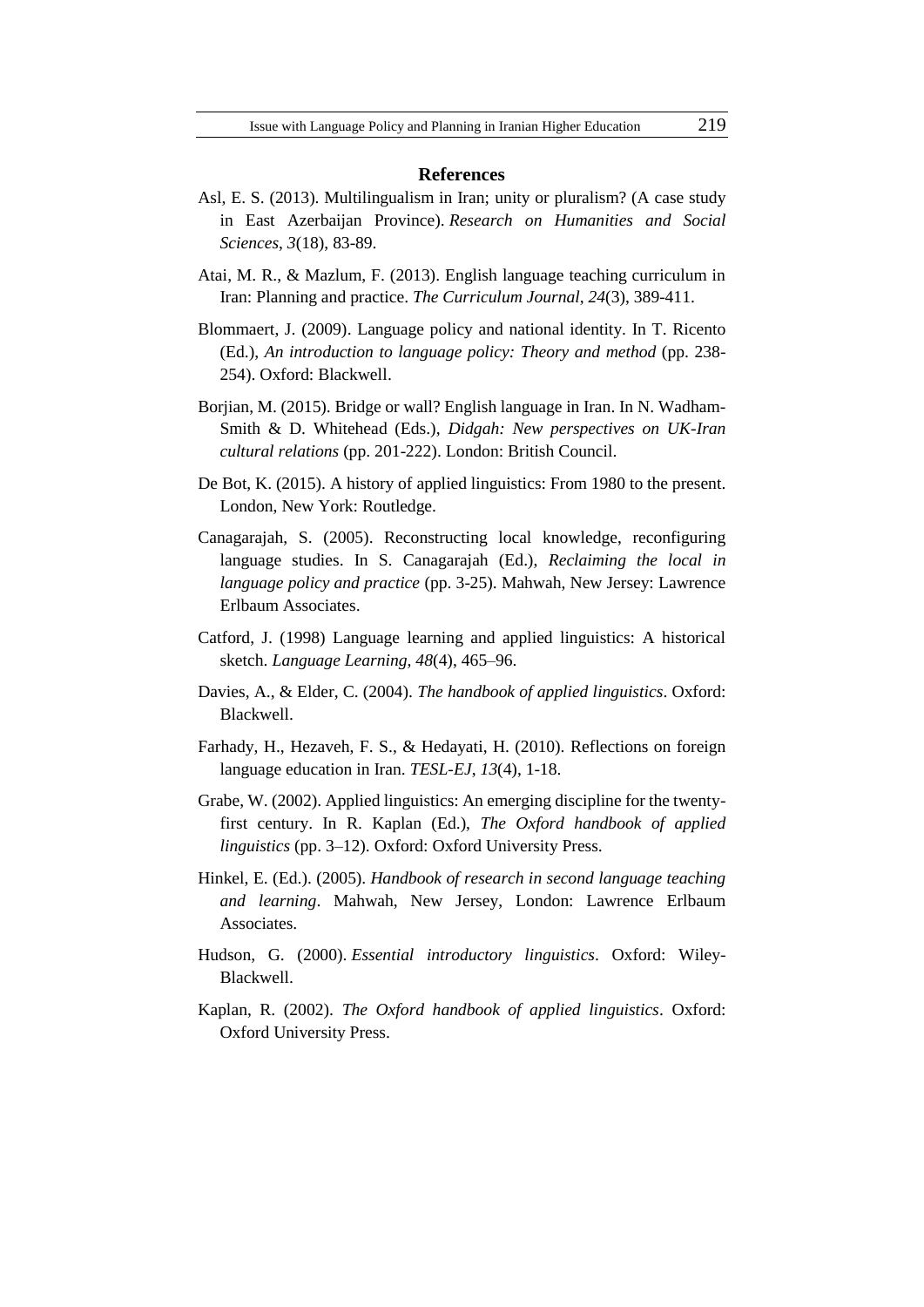- Kirkpatrick, R., & Ngoc Bui, T. T. (2016). Introduction: The challenges for English education policies in Asia. In R. Kirkpatrick (Ed.), *English language education policy in Asia* (pp. 1-24). Switzerland: Springer.
- Marszałek-Kowalewska, K. (2011). Iranian language policy: A case of linguistic purism. *Investigationes Linguiticae*, *XXII*, 89-103.
- Phillipson, R. (2003). *English-only Europe?: Challenging language policy*. London: Routledge.
- Phillipson, R. (2009). Language policy and linguistic imperialism. In T. Ricento (Ed.), *An introduction to language policy: Theory and method* (pp. 346-361). Oxford: Blackwell.
- Rezaei, S., Khatib, M., & Baleghizadeh, S. (2014). Language identity among Iranian English language learners: a nationwide survey. *Journal of Multilingual and Multicultural Development*, *35*(5), 527-536.
- Richards, J. C., & Schmidt, R. W. (2002). *Longman dictionary of language teaching and applied linguistics*. London, New York: Longman.
- Tollefson, J. N. (2009). Critical theory in language policy. In T. Ricento (Ed.), *An introduction to language policy: Theory and* method (pp. 42-59). Oxford: Blackwell.
- Van Dijk, T. A. (2006). Ideology and discourse analysis. *Journal of Political Ideologies*, *11*(2), 115-140.
- Warschauer, M. (2000). The changing global economy and the future of English teaching. *TESOL Quarterly*, *34*(3), 511-535.